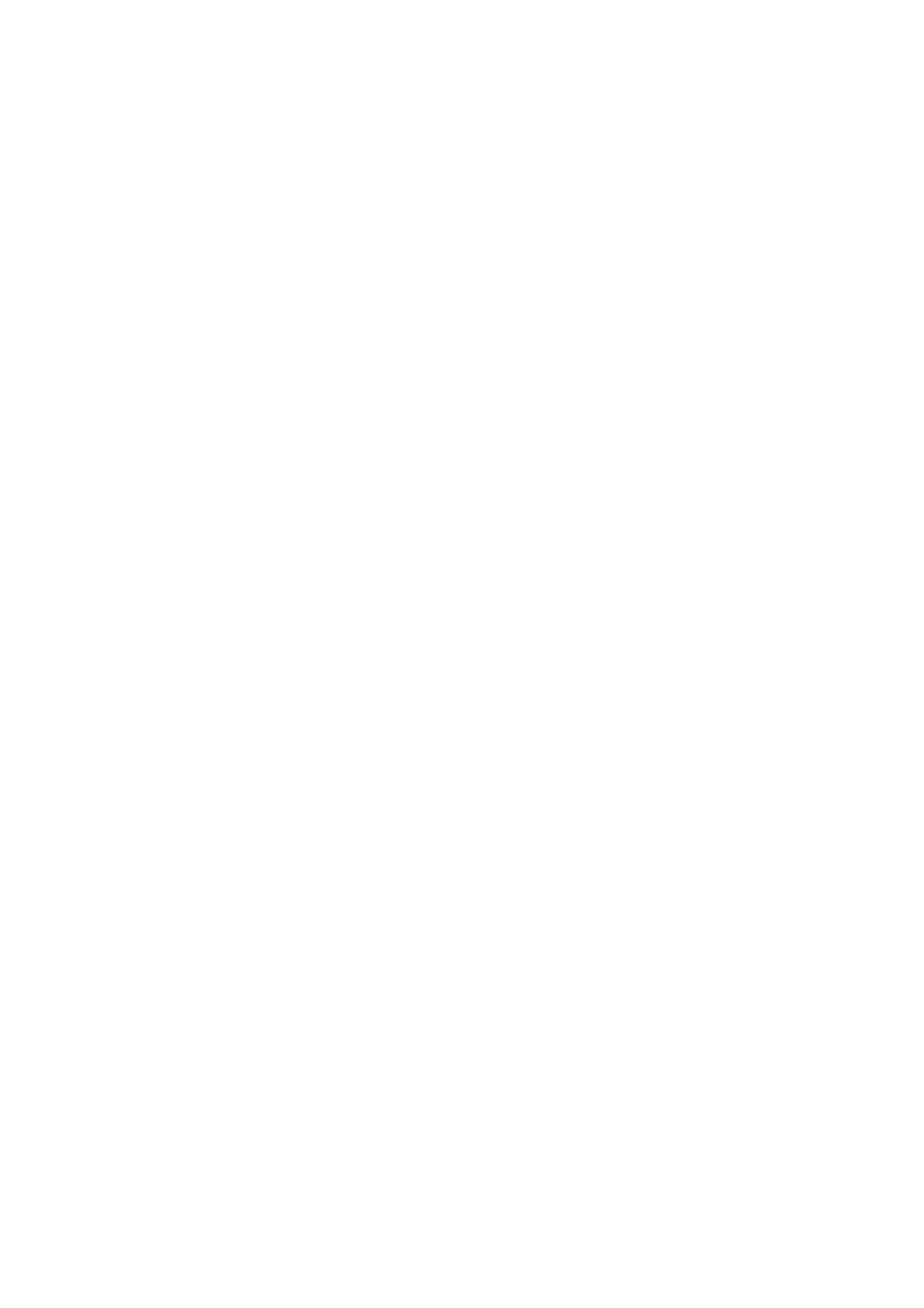## **INTRODUCTION**

1. Stakeholder consultations were held as part of the process of preparation for the High Level Conference on World Food Security: the Challenges of Climate Change and Bioenergy, Rome on 3-5 June 2008. The stakeholder consultations solicited broad views and experiences from civil society organizations and from the private sector on the impact of climate change and the growth of bioenergy on food security.

2. The civil society and non-governmental organizations (CSOs/NGOs) consultation was held from 15-16 February 2008, in connection with the Farmers' Forum organized by the International Fund for Agricultural Development (IFAD) on 11-12 February 2008. It was attended by 91 participants from 66 organizations representing farmers' organizations, environmental and development NGOs, indigenous peoples' organizations, human-rights based-organizations, women's organizations, international NGO networks and academic institutions.

3. The private sector consultation was held from 27 to 28 March 2008, under the umbrella of the *Rome 2007 Initiative,* a public-private sector working group initiated in 2007 by FAO, IFAD, World Food Programme (WFP) and the Global Mechanism. It was attended by representatives from these Rome-based agencies and several private sector companies.

4. This document presents the main outputs and recommendations of these two consultations. The agenda, list of participants and presentations made at each of these consultations are available on the High Level Conference website at: www.fao.org/foodclimate

# **I. CIVIL SOCIETY AND NON-GOVERNMENTAL ORGANIZATIONS PERSPECTIVES**

# **A. WORLD FOOD SECURITY AND CLIMATE CHANGE**

## *Agriculture is adversely affected by climate change*

5. World food security relies on agriculture which has, to a large extent, been negatively affected by climate change. In fact, according to some participants, agriculture is a "victim" of climate change.

6. Projections indicate that the impact of climate change on agriculture will continue to worsen and the burden of this will be felt especially by poor people, most of whom live in the rural areas of Africa and Asia. The primary interest of the world's poor, who are also its most food insecure as well as the most affected by climate change, is food availability.

7. The impact of climate change is and will become increasingly severe on farmers, peasants, indigenous peoples, pastoralists, fisherfolk and women. It affects current conditions of production and their access to resources, including land, water and seeds, as well as their capacity to apply acquired knowledge. Therefore, there is a need to consult with smallholders and the resource poor and with their own organizations, build on their local knowledge and experiences, and stimulate the introduction of appropriate technology, including indigenous practices, and technical options at the local level in order to help them face the challenges of ensuring food security in a changing climate.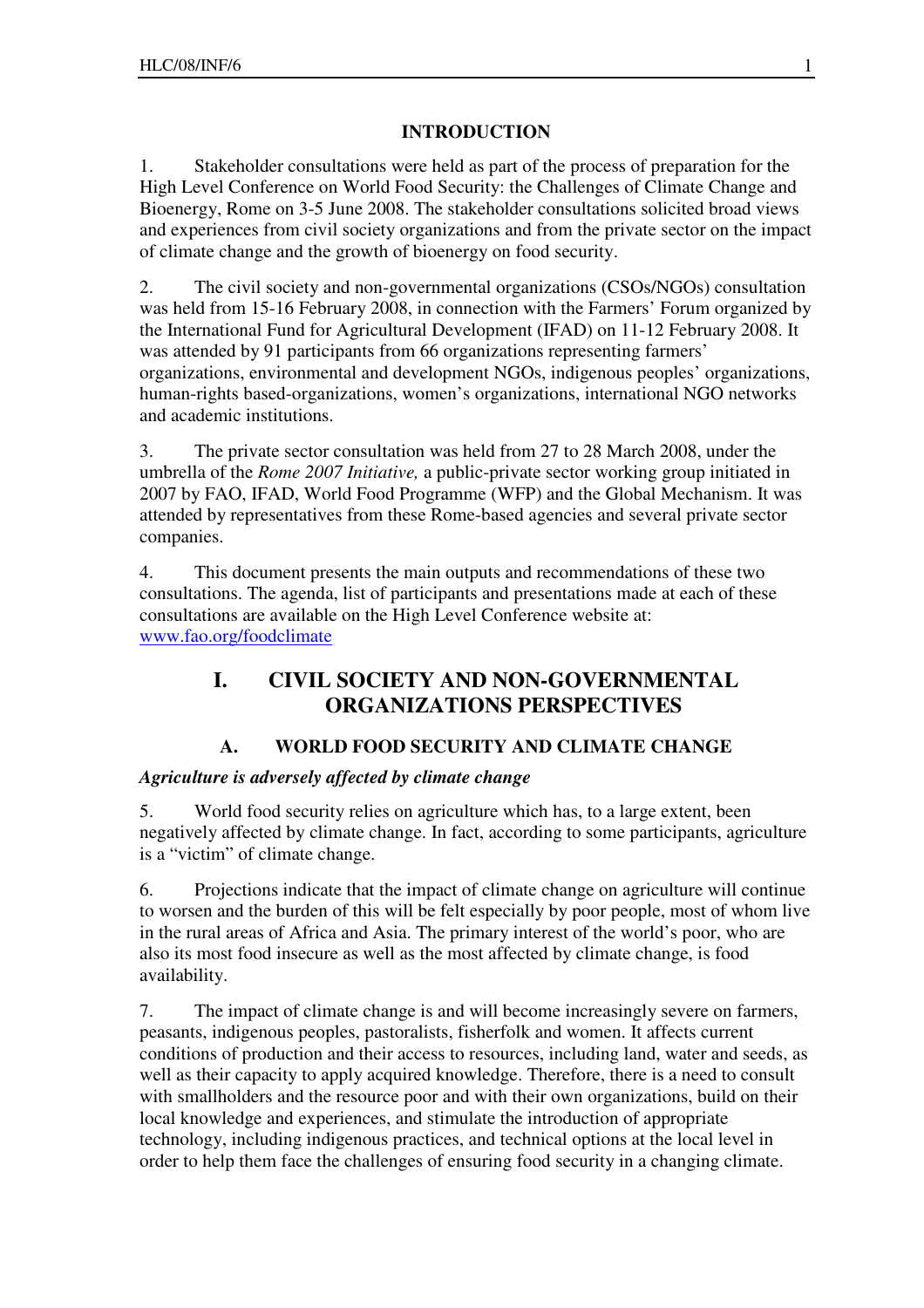8. Several participants promoted the Right to Food which should be at the heart of policies addressing food security and climate change principles. The Human Rights Council is taking a human rights-based approach in addressing climate change.

9. Climate change already has caused, among other factors, mass migration from rural to urban areas, affecting the rural labour force. Proposals to concentrate adaptation of developing country agriculture on large productive units, forcing small farmers to migrate to urban areas, are not acceptable and alternatives must be sought that will help retain these farmers in rural areas as much as possible.

## *Agriculture contributes to greenhouse gas emissions but also sequesters carbon*

10. The agriculture sector is said to be responsible for more than 30 percent of all global human-induced greenhouse gas (GHG) emissions. The industrial, corporate-driven model of agricultural production is one of the key contributors to the increase in GHGs in the agricultural sector. On the other hand, well managed subsistence systems and ecologically-managed agro-ecosystems not only promote sustainable agriculture and land use, they can contribute to reducing GHG emissions.

11. Grasslands have an enormous capacity for carbon sequestration. In particular, well-managed grasslands have the potential for both storing and sequestering carbon and ensuring capture rainfall and retention of soil water, thus contributing to mitigation of and adaptation to climate change. The Intergovernmental Panel on Climate Change (IPCC) has acknowledged the importance of improved grazing practices as a key strategy for restoring grasslands' fertility while building carbon sinks.

## *Agricultural biodiversity in the face of climate change*

12. Adaptation of agriculture is essential for mitigation of the effect of climate change, but this can only be achieved by maintaining a thriving agricultural biodiversity and its associated ecosystem functions. The management of agricultural biodiversity, commonly practiced among local family and peasant farmers, pastoralists and artisanal fisherfolk, is essential – and should be a primary focus for creating adaptation measure that incorporate ecosystem functions.

13. Agricultural biodiversity refers to the diversity of all species above and below the ground and in aquatic systems that have been developed and conserved over the millennia by rural women and men to provide food, vegetation cover and natural fibres. Rural people provide, support and are dependent on thriving ecosystems functions – not economic "ecosystem services" but biological "ecosystem functions" that are essential for providing healthy food, securing livelihoods and sustaining life on earth. High priority needs to be given to the conservation and development of agricultural biodiversity – on farms by small-scale farmers, on the range by pastoralists, inland and in coastal waters by artisanal fisherfolk – so they can maintain a broad diversity of species, varieties and breeds essential for underpinning food sovereignty, sustainable farming and food production systems.

14. In the face of climate change, there is a need for supporting policies and practices that will facilitate an increase in exchange of seeds, livestock breeds and other genetic resources for food and agriculture, among communities, countries and continents. Yet, existing policies, laws, treaties, commercial contracts and technologies increasingly prevent seed saving, local livestock breeding and limit exchanges of seeds and livestock.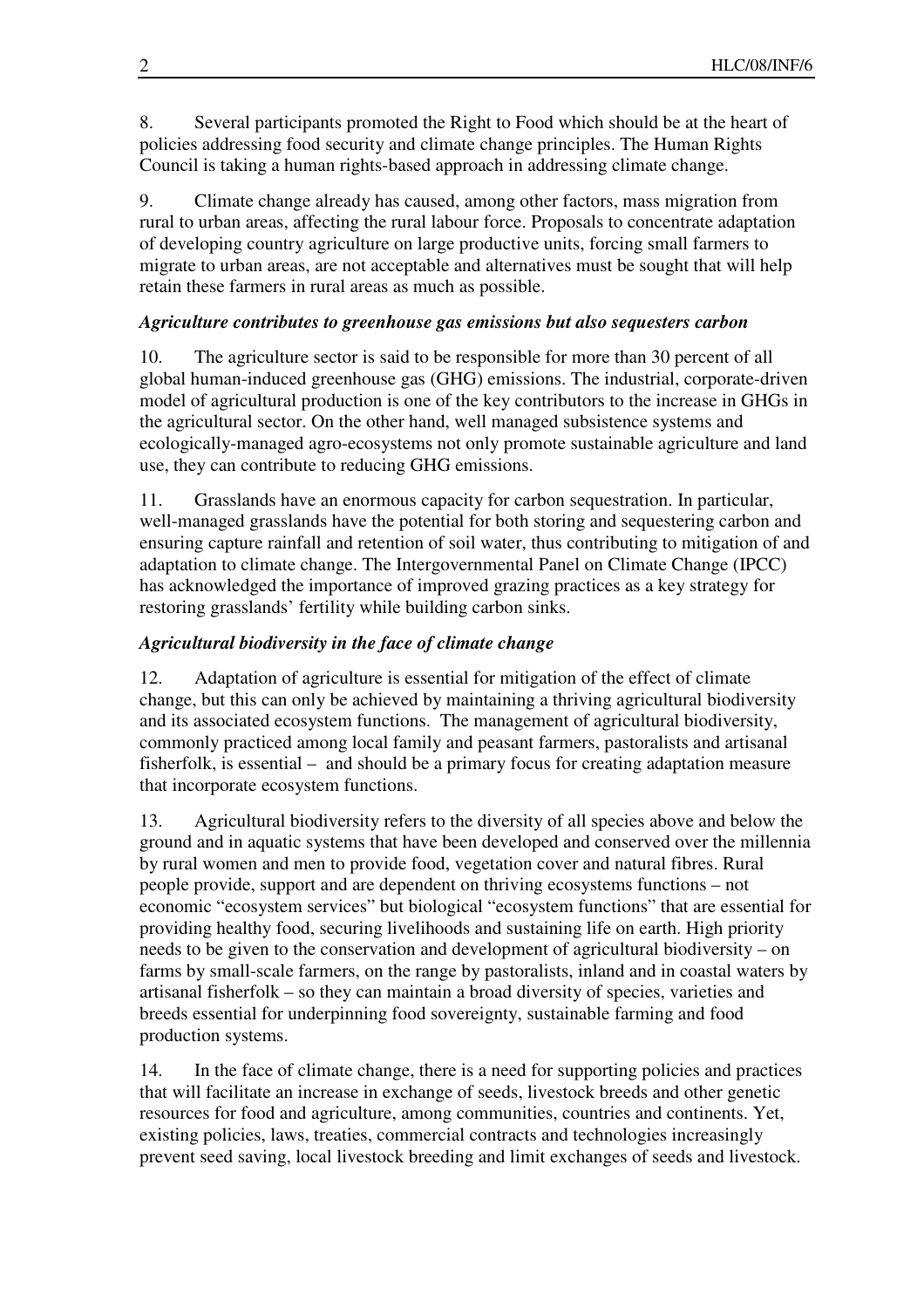#### *Importance of local knowledge*

15. Local methods of agricultural production have climate adaptation and mitigation potential. Peasant-based, low-input agriculture, herding/pastoralism and artisanal fisheries provide key solutions for reducing climate gases because they use very limited amounts of fossil fuels while sustaining livelihoods.

16. There is a need to capitalize on local knowledge and experiences in devising appropriate technologies, and mitigation and adaptation options for smallholders and resource-poor farmers. FAO can greatly facilitate exchanges of experience among rural people and enhance the mutual benefits and synergies between traditional and scientific knowledge.

17. Smallholders and other producers possess substantial knowledge and livelihood strategies that can help them face climate change and offer solutions to the planet's climate change-related problems.

18. There is a need to document the roles of pastoralists, the different systems of livestock production and the benefits of open-range production, with a view to sharing and scaling-up best practices.<sup>1</sup> The role of grasslands and open-range systems could form part of sustainable livelihood systems of local communities while contributing to carbon sequestration, water replenishment, biodiversity conservation, and ecosystem stability and sustainability. In addition, existing knowledge accumulated by grassroots organizations that have been working on climate change for many years, such as traditional drought resistant crops, should be utilized.

19. Nevertheless, most small farmers have not had access to either climate modelling or scientific advances, nor have they been invited to contribute their insights to such processes. Support is needed from the international community to amplify small farmer's opportunity to participate and to take responsibility in climate change strategies, because the speed and extensive scale of impacts of climate change is beyond farmers' own coping strategies and application of their traditional knowledge.

### **B. FOOD SECURITY AND BIOENERGY**

#### *Distinguishing bioenergy from biofuel*

20. It is important to distinguish biofuel from bioenergy. Biofuel essentially refers to liquid fuels used for transport and energy generation. Bioenergy is a broader term, incorporating different kinds of energy and sources in rural areas (such as fuelwood or small-scale community energy production), which have always been essential to household and local community needs.

#### *Food security and use of land for biofuels*

 $\overline{a}$ 

21. A major concern regarding the development of biofuels is the fact that it competes with the use of land and water for food production and can have a negative impact on food security. Participants requested FAO to make food security the priority, rather than promote alternative land and water uses for biofuels that put food availability at risk for the most vulnerable.

<sup>1</sup> For an example of pastoralists' coping strategies in the face of increasing droughts see *Pastoral Crisis in Successive Drought. Case Study, Ngorongoro Conservation Area, Tanzania,* Indigenous Heartland Organization.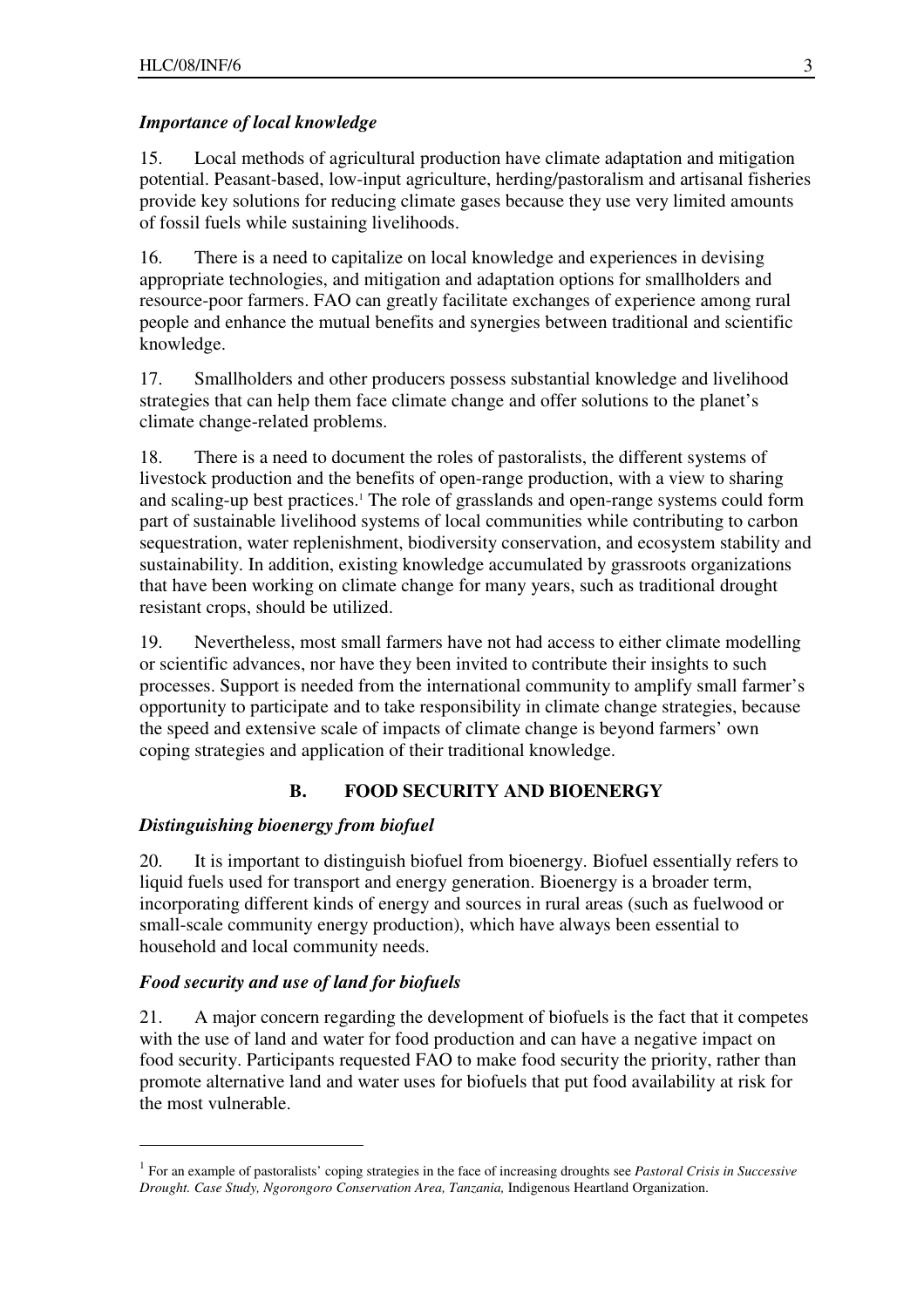22. Conversions and concentration of land for bioenergy production already have modified land use systems and land ownership, as well as labour rights, with significant negative impacts on smallholders and the poor in rural areas. Biofuel production also puts a strain on water resources. In fact, present combinations of government support and private investments in the production of biofuels are dispossessing people of their land. This, combined with their putting public land once used by rural populations to nonsustainable and non-biodiverse agricultural use, including converting forests to feedstock plantations, puts biodiversity at risk.

23. Biofuels must not diminish the rights of the communities over land. Most of the rural poor base their livelihoods also on marginal land. It is their Right to Food.

24. Biofuel production must not come at the expense of biodiversity or natural resources on which indigenous communities and rural communities depend. The enormous need for energy sources due to high fuel prices has led to substantial government-supported development, such as the development of Jatropha curcas, that have created financial promises to farmers and attracted the interest of developing country farmers. But such monocultures should be carefully reviewed and subject to life cycle analyses, in particular in terms of their impact on soil, water and ecosystems resources.

### *A call for the establishment of a "moratorium"*

25. There was a debate among participants in the NGOs/CSOs consultation about the benefits of biofuels. Some participants quoted recent International Food Policy Research Institute (IFPRI), IFAD, Consultative Group on International Agricultural Research (CGIAR) and UN Framework Convention on Climate Change (UNFCC) studies casting doubt on the likely benefits of second generation biofuel technologies. One participant felt that biofuel cannot be excluded as an option to reduce the negative effects of GHG emissions.

26. In view of the concerns over increased production of biofuel, the majority of participants considered it urgent to establish a moratorium on extending the use of land for biofuel production in developing countries.<sup>2</sup> Putting land to this use threatens food security and will not, even with second generation technologies, address the needs of small producers, rural people and the poor.

27. One participant, however, opposed the moratorium and expressed the view that the demand for biofuels will lead to competition on the commodity markets with a consequent rise in world food prices in the medium and long term. In this view, higher world commodity prices should help the poor rural populations. At the same time, market policies need to be coherent, especially tariff protection, so that investments in agriculture by developing countries are geared toward the food security of their populations. Goals to reduce the greenhouse gas emissions of the transport sector have no solution in the short term other than to replace part of the fossil fuel consumption with renewable biofuels, according to that participant. Other participants pointed out the alternative of reducing transport demand, more fuel efficient engines, other technologies (fuel cells), etc., as well as shifting from private to public transport and road to rail.

 $2$  The United Nations Special Rapporteur on the Right to Food, Jean Ziegler, has called for a 5-year moratorium on biofuel production using current methods. This recommendation was included in his *interim* report on the Right to Food (A/62/289, 22 August 2007), submitted to the UN General Assembly. See also: ActionAid, *ActionAid Position on Biofuels and the Right to Food*.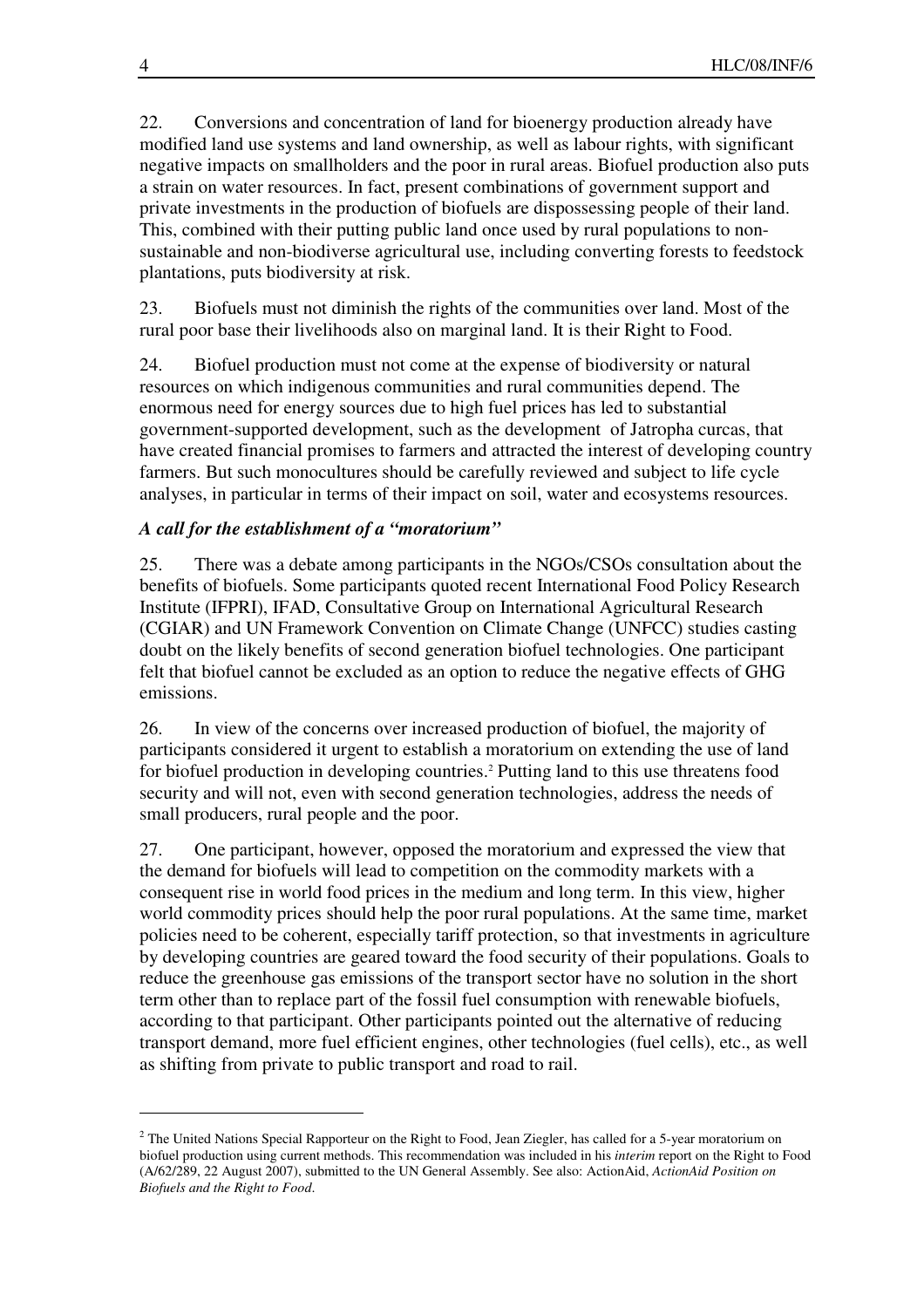#### *Potential North-South conflicts of interest on biofuel use*

28. One participant stressed that the EU demand for biodiesel based on colza feedstock cultivation in the region is good for pollinators and other biodiversity, and also contributes to the development of oil crops in Eastern European countries. Furthermore, at the EU level, governments are introducing mandatory targets for transport biofuel content (10 percent by 2020) and the European Commission directives for the promotion of renewable energy sources includes provisions for biofuel imports following sustainability criteria. Many participants, however, advocated that mandatory targets for biofuels could stimulate an unsustainable biofuel demand with serious consequences on small farmers in developing and developed countries and, thus, should be opposed.

29. Many participants also argued that biofuel trade benefits developed countries, in their search for new sources of transportation energy using feedstock from developing countries. This takes the classic form of export of raw materials from developing countries with low benefits to developing country smallholders. Likewise, monoculture plantations of large enterprises offer low, or even negative benefits to smallholders in developing countries, favouring large-scale, industrial forms of production instead. Adverse impacts include: land evictions for industrial exploitation, water diversion at the expense of small farmers and a market benefiting large foreign companies.

30. Another area of discussion with regards to differences between developed and developing countries concerned the Reducing Emissions from Deforestation and Forest Degradation in Developing Countries (REDD). First proposed within UNFCC discussions and introduced in 2005, REDD was believed to have a significant role in slowing the global warming process that would benefit all parties in developed, as well as developing countries.<sup>3</sup> However, it was argued that this concept is flawed because it tends to harm rural livelihoods. Although the idea seems alluring as it offers money to save the forest, it will eliminate rural people's access to the forest and eventually their source of income. This means that the number of forest-based agrarian conflicts could rise. Buyers are entities in developed country and sellers come from developing country. One side does not want to reduce its emission as it will harm the economy, and the other side is willing to exploit itself to earn income. At country level, the burden of climate change is put onto the shoulder of rural areas.<sup>4</sup>

#### **C. NEED FOR FURTHER ANALYSIS, MONITORING, POLICY OPTIONS AND REGULATORY FRAMEWORK**

31. Participants identified several areas that require further analysis and monitoring and made proposals regarding policy options and a possible regulatory framework.

#### *Sustainability standards for biofuel policies*

 $\overline{a}$ 

32. Climate change mitigation must be able to demonstrate clear and significant emission savings. The GHG intensity of biofuels should be measured over the entire lifecycle of the product, incorporating the effects of land-use change. FAO should examine the range of evidence of the economic, social and environmental impacts

<sup>&</sup>lt;sup>3</sup>Leo Peskett and Zoe Harkin. Risk and responsibility in Reduce Emissions from Deforestation and Degradation in Forestry Briefing 15 (2007). Can be downloaded from http://www.odifpep.org.uk/

<sup>4</sup> See contribution from AsiaDHRRA member from Indonesia for a critical overview of the REDD policy, see Tina Napitupulu, REDD: a Threat to our Sustainable Development (2008).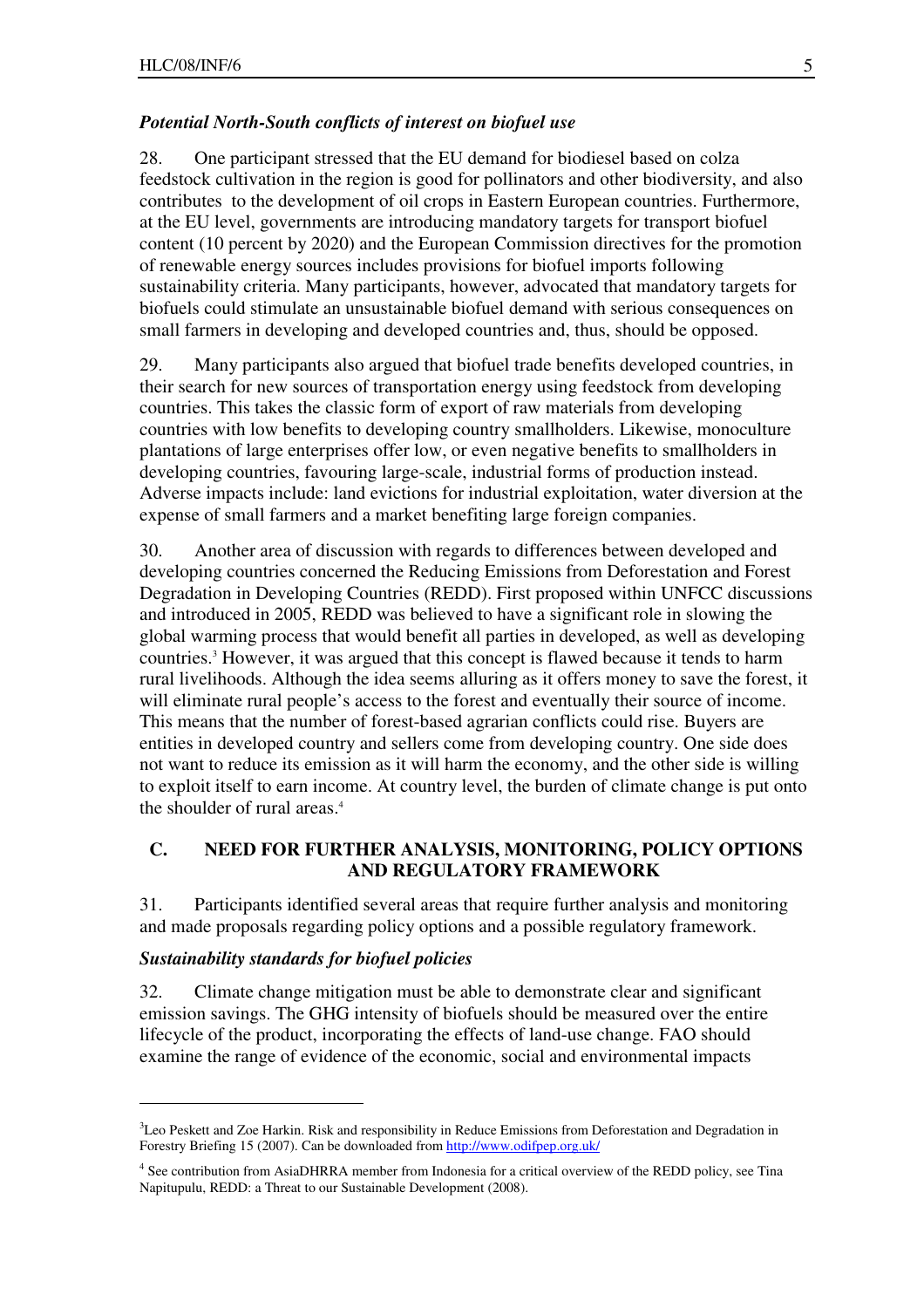through a complete life cycle analysis. A multidimensional approach that takes many factors into account should be undertaken for the assessment of feedstocks for biofuels, including negative impacts of monocultures on biodiversity and the environment (e.g. pollution, deforestation, soil degradation), technology costs, social conflicts and secondary impacts (i.e. labour and land use).<sup>5</sup>

33. The widespread claims regarding sustainability and other potential benefits of second generation biofuels should be examined critically, and a comprehensive assessment of current biofuels should also be undertaken. Economic, environmental and social sustainability criteria should be a critical part of any analysis of bioenergy policy. In particular, biofuel standards used in policy development need to consider secondary impacts such as labour and land use. Due to the fact that land use and land-use change (e.g. deforestation) have been identified as an important driving factors of climate change, there is a need to have a better understanding of the role and the need of structural reforms, particularly land and agrarian reform, in mitigation and adaptation policies for climate change. Adaptation and mitigation policies should address the need of alternative farming practices based on sustainability criteria and in compliance with human rights.<sup>6</sup>

34. It was also underlined that international policies and recommendations on biofuels should not be made only on the basis of the promises of the second generation. There is an urgent need to develop an international framework to monitor the impacts of biofuel production on food availability, access to food and the stability of food supplies. FAO is presently the international institution with the largest institutional capacity for dealing with this matter and should therefore implement this monitoring, in cooperation with governments and civil society organizations.

35. Rather than searching for regulatory frameworks, other proposals included establishing accountability mechanisms by making use of existing international law that take into account the role of intergovernmental agencies and the accountability of the private sector.

36. Given the substantive impacts that the extension of the production of agrofuels might have on the right to food, including impact on the access to and control over land, water and other natural resources of rural communities as well as on food prices and food supply, it is extremely important that FAO raise the awareness of its member countries of the urgent need to adopt measures to protect rural communities from further land dispossession, and to protect poor urban consumers and poor net food importing countries from rising food prices. Any criteria developed for the assessment of the production of biofuels should be based on the principles of sustainable development and not be guided

 $<sup>5</sup>$  For a brief summary of bioenergy and its risks, and a preliminary identification of risk governance deficits, see the</sup> International Risk Governance Council concept note: *Governing the Risks and opportunities of bioenergy: Risks and opportunities of significantly increasing the production of biomass energy for heat, electricity and transport fuel*, Geneva (2007). For an overview of the major concerns and opportunities of bioenergy and recommendations for policies, see the discussion paper by Gerald Knauf and Jürgen Maier (German NGO Forum Environment & Development), Nikki Skuce (OneSky, Canada), Annie Sugrue (CURES, Southern Africa): *The Challenge of Sustainable Bioenergy: Balancing climate protection, biodiversity and development policy*.

<sup>&</sup>lt;sup>6</sup> For the discussion on both alternative farming practices and land use and access to resources, the "Voluntary Guidelines to Support the Progressive Realization of the Right to Adequate Food in the Context of National Food Security" provide a very important reference, particularly guidelines 2 and 8.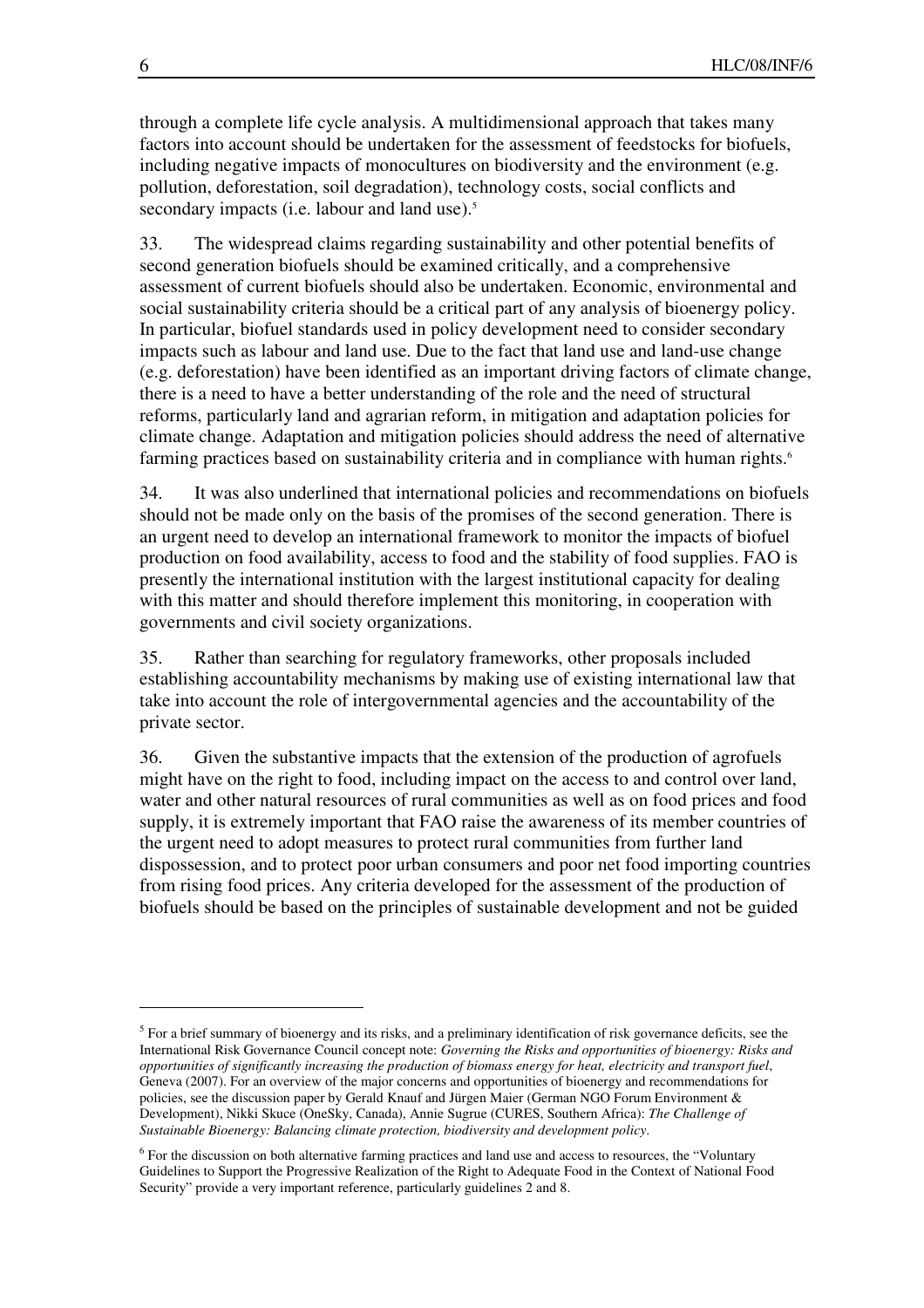only by market opportunities or potential contributions to mitigation from pure environmental perspectives.<sup>7</sup>

#### *Biomass and other alternative energy sources*

37. Bioenergy must be evaluated within overall energy issues. Bioenergy alternatives, such as solar, wind and thermal energy, should also be assessed and evaluated against other energy sources for rural development that can contribute significantly to world food security and the challenges of climate change. Countries need to be aware of every available alternative without precluding existing sustainable energy alternatives. More generally, the international agenda should shift away from the promise of biofuels towards alternatives and more sustainable forms of energy. Therefore, FAO and its partners should not focus on biofuel but on the larger context of bioenergy, assessing the comparative value of other energy sources.<sup>8</sup> FAO should assist in the development of proposals for energy alternatives in rural areas, especially in regions with meagre or vulnerable energy options.

#### *Gender-responsive climate strategies*

38. Climate change and its impact on the agricultural sectors have a genderdifferentiated impact. The world's poor, of which 70 percent are women who live primarily but by no means exclusively in developing countries, will be disproportionately affected by climate change. Therefore, all aspects of climate change activities (e.g. mitigation, adaptation, policy development, decision-making) must include a gender perspective. In addition, women's knowledge of their surroundings and of natural resources can prove essential when recovering from a natural disaster. This knowledge is usually underused. National and international adaptation plans, strategies and budgets should recognize that women are powerful agents of change, that they can help or hinder in dealing with issues such as energy consumption, deforestation, burning of vegetation, population and economic growth, development of scientific research and technologies and policy-making, and that they should be included in all levels of strategies to adapt to climate change.<sup>9</sup>

#### *Promoting alternative food security paradigms*

39. All issues regarding contributions to climate change and bioenergy should be examined through a multi-dimensional and gender-differentiated lens and should focus on sustainable agriculture, with a view to attaining food security. It is crucial for FAO, as a technical agency, to provide a holistic view of food security, climate change and the status of rural livelihoods and to consider governments' accountability under the Right to Food Guidelines. Technical approaches need to be re-examined, particularly those that take no account of social issues or of the role of small farmers in biodiversity conservation and natural resource management, apart from what they can contribute to food security.

<sup>&</sup>lt;sup>7</sup> "Practical Action", brief on biofuels for transport.

<sup>8</sup> For a multidimensional analysis and implications of biofuel adoption policies, see ActionAid, *ActionAid Position on Biofuels and the Right to Food.*

<sup>9</sup> See Ariana Araujo and Andrea Quesada Aguilar*, Gender Equality and Adaptation*, WEDO-IUCN policy brief.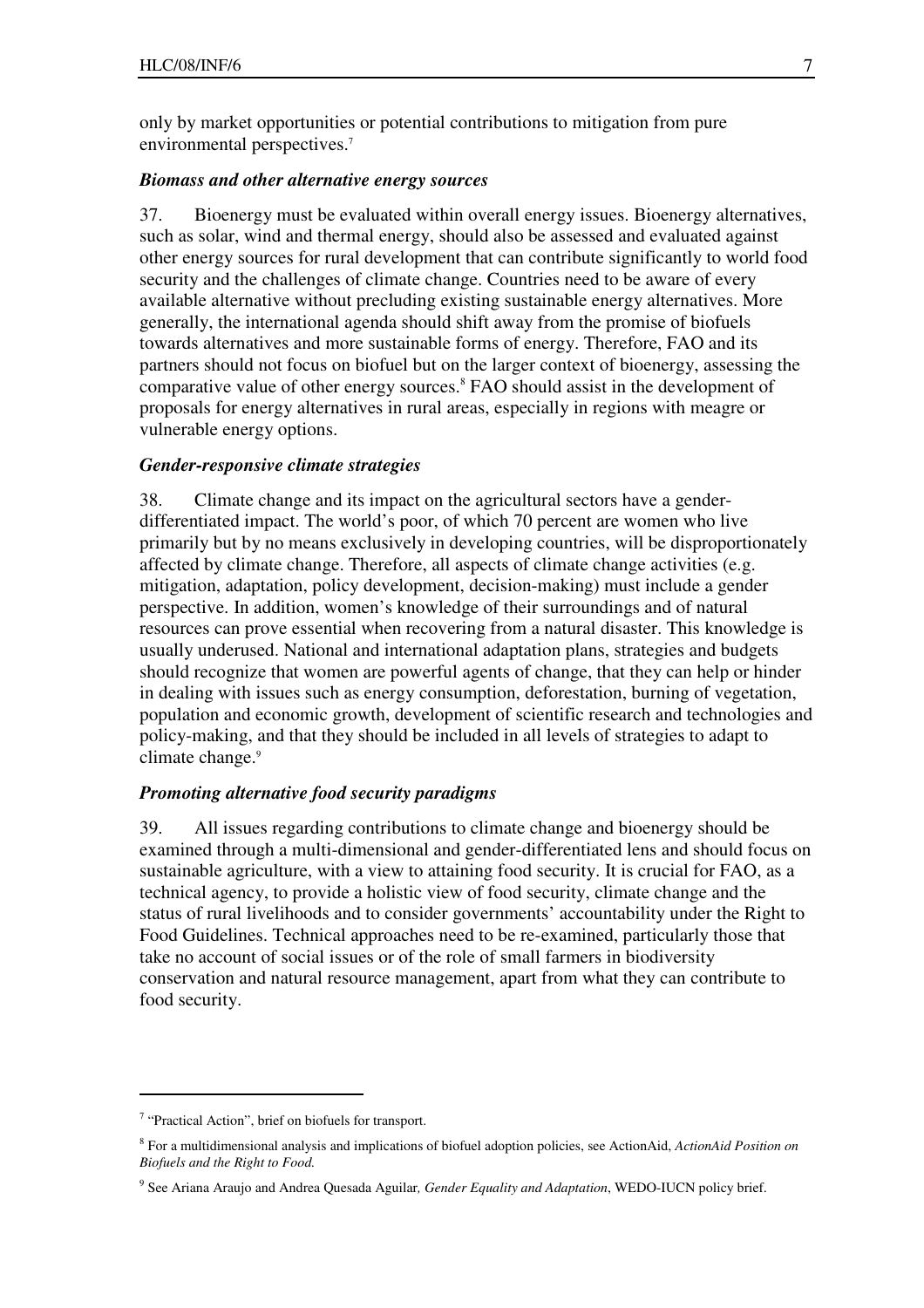### **D. THE ROLE OF FAO**

#### *Promoting a rights-based approach*

40. Sustainable regulatory frameworks embracing rights-based approaches should be at the top of the international agenda. FAO should take a pro-active role in developing, together with countries and communities, pro-poor policies on food security and climate change, using the Right to Food and Food Sovereignty as the main guiding principles. FAO should promote and protect poor and vulnerable smallholders who have knowledge, experience and accumulated wisdom.

41. Climate change is driven by wealthy countries' unsustainable consumption patterns, for which poor countries now have to pay the price. FAO must facilitate an international policy framework that addresses climate change without harming the livelihoods of the rural poor and other marginalized groups, especially with regards to smallholder producers.

#### *Protecting small farmers and promoting sustainable food models*

42. FAO should provide a neutral platform for the exchange of ideas and alternative paradigms for agriculture and rural development. In particular, FAO has a fundamental role in documenting and promoting models of sustainable agricultural and farming practices, as well as policies that promote, rather than hinder, beneficial agro-ecological practices (including organic agriculture), in addition to underlining the importance of sustaining the ecosystem services provided by agricultural systems. One participant urged FAO to interact with national and regional governmental bodies such as the Association of Southeast Asian Nations (ASEAN), because these bodies are entering into major trade agreements that will seriously impact on vulnerable rural sectors and the environment. FAO can facilitate spaces for dialogue on policy reforms between and among governments, regional institutions, small farmers and producers.

#### *Documenting, analyzing and disseminating relevant knowledge*

43. The potential contribution of small-scale farmers and other producers' activities, as well as fisheries and extensive livestock production, to mitigating climate change has not been adequately analysed.

44. FAO needs to capture the wealth of knowledge and experience accumulated by civil society, social movements and NGOs working in the field. Local-scale solutions, such as the introduction of climate change-resistant crops, require international support. FAO could support efforts of CSOs in documenting initiatives for mitigating climate change. It can also facilitate sharing and access to scientific information needed by CSOs which are still grappling with biofuel issues and debates. The dissemination of FAO documentation would help small-scale producers to cope with climate change footprint and implementation of relevant measures.

45. FAO should be in the forefront in documenting the impact of food production systems, transport and marketing on climate change, as well as the impacts of climate change on food production, including projections relevant to water, soils, forests, fisheries and plant genetic resources. With regards to land, there is need to document processes of land access and ownership concentration worldwide, their impact on producers and their projected consequences in terms of climate change. Relevant natural land resources include water, forests, fisheries and plant genetic resources. Also, there is need to shed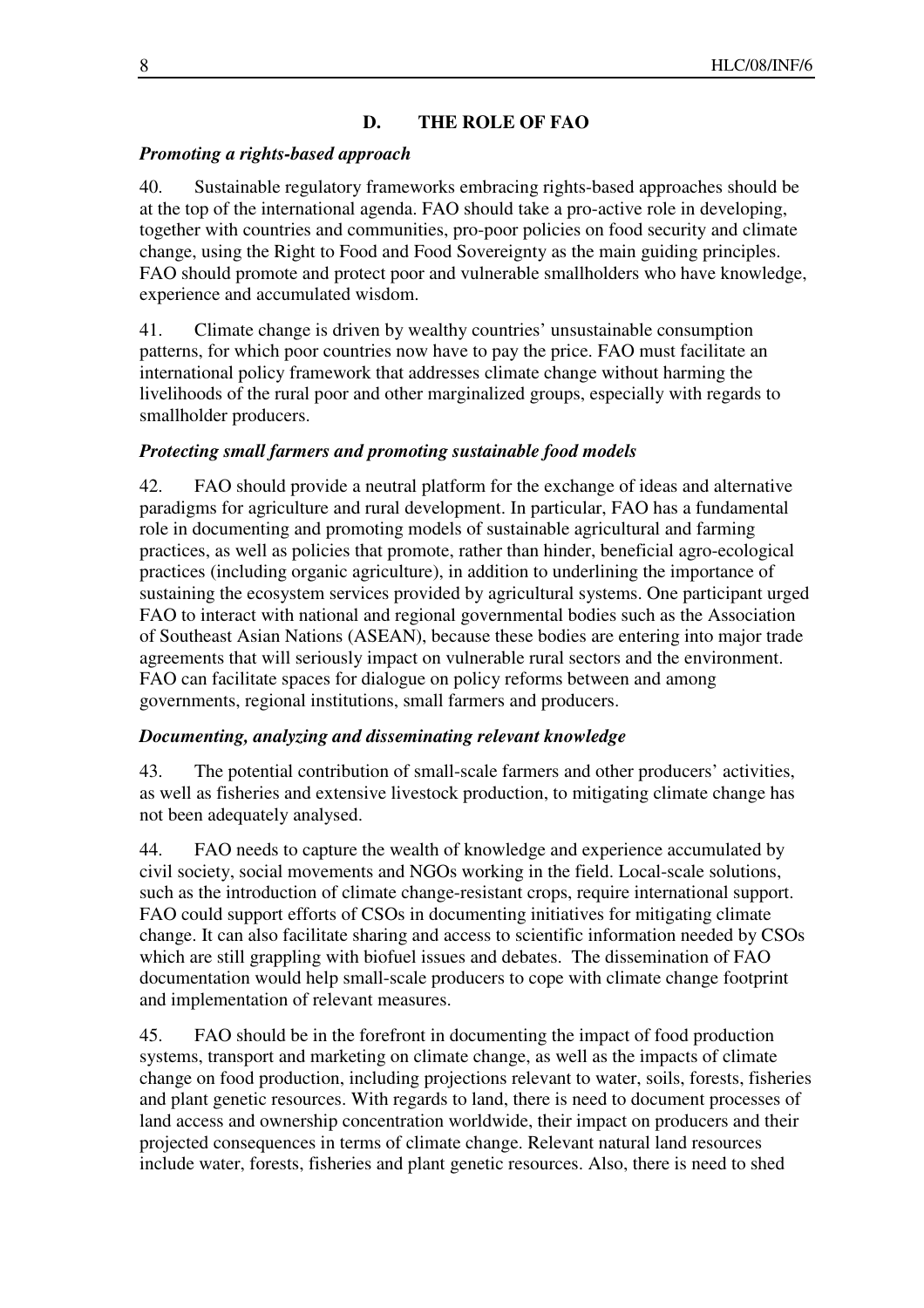light on the climate change-related impact of the present global food trade model in order to demonstrate the benefits of more localized food systems for adaptation to climate change.

46. More comprehensive research is needed to identify sustainable management practices, technological options and environmental and social impacts of different levels of biofuel production. The rising biofuel demand poses a particular threat to the food security of vulnerable groups in poor net food-importing countries and marginalized communities. Therefore, there is a need to develop a framework to monitor the impacts of biofuels on food availability. This could include early warning systems or market interventions to prevent food shortages and put safety nets in place. FAO can help develop indicators and methodologies to help countries manage food security risks.

#### *Need for sensitization and public awareness on production systems*

47. At the national level, FAO needs to enhance its capacity to provide information to farmers and grassroots rural communities, policy-makers and legislators. FAO needs to identify entry points in order to communicate effectively with all stakeholders. It should, for example, engage with academic institutions charged with educating young people, as a means to affect the future directly.

48. FAO's decentralized offices (particularly its subregional offices) should play a dynamic role in information sharing and public awareness building. Public awareness should be raised on the consequences of consumption patterns, such as meat consumption as well as of alternative energy consumption patterns that have smaller global warming impacts, and the need for a lower carbon footprint of the food supply. Consumers should be made aware of the positive value of small-scale farming and local food systems.

#### *Better coordination among UN and other international agencies*

49. Many multilateral agencies, such as FAO and UN Environment Programme (UNEP), have taken climate change as a central theme. However, the agencies have undertaken different analytical exercises and, as a result, current assessments and projections from food and environmental agencies present contradictory scenarios. There should be greater interagency consultation on these issues, in order to share information and develop complementary positions such as linking food security with environment and trade, including the contribution of the current trade liberalization model to climate change. There also should be genuine international coordination, prioritization and closer collaboration and communication among the UN and other international agencies in order to make sure that the links among different issues emerge in a more consistent fashion. FAO needs to play a leading role in coordinating activities dealing with climate change and food production systems, relations and policies.

#### **E. EXPLORING CSOS/NGOS PARTICIPATION**

#### *Establishing a neutral platform for policy dialogue*

50. Stakeholders called for a process of transparent FAO engagement, including a platform for real dialogue with civil society, NGOs and social movements. This platform would enable mediation of the dialogue between civil society and national governments, set up regular exchanges and opportunities frank discussion of experiences, research results and views. Taking into account past experiences from the processes of the World Food Summit and the International Conference on Agrarian Reform and Rural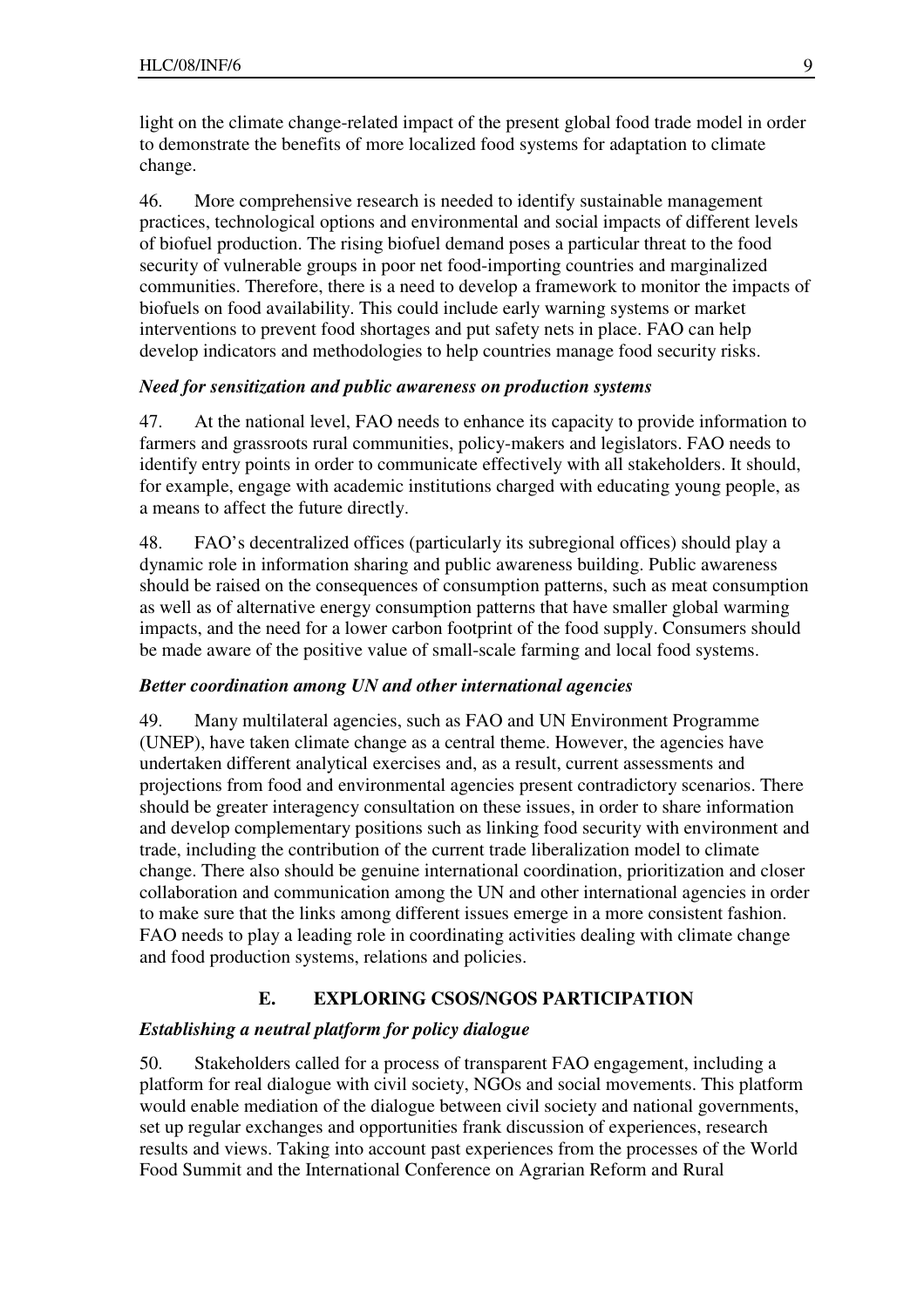Development (ICARRD), FAO has potential to play an effective neutral role by taking a stance in promoting biofuel production through sustainable practices inclusive of smallscale farmers and producers, small-scale fishers and pastoralists and, by effectively linking their efforts with governmental institutions, within a well facilitated political framework.

51. FAO can also encourage widening spaces for dialogue between governments and civil society. For example, FAO should build on what IFAD has done in highlighting the position of farmers through the IFAD "Global Farmers' Forum". FAO should join hands with IFAD in creating platforms at national, regional and international levels where CSOs in rural sectors can formulate a sectoral framework and strategies to address climate change. However, there will be no progress unless there is full engagement in adaptation activities by family enterprises and peasant farmers, pastoralists, artisanal fisherfolks and other food providers, using their skills and knowledge. Without this engagement, food sovereignty will not be achieved.

### *Financial mechanisms*

52. Keeping in mind liability of historic GHG emitters, FAO and the international community should inform and build capacity of CSOs/NGOs to tap into financial mechanisms available for coping with the impacts of climate change.<sup>10</sup> For adaptation funding to be effective and efficient, as well as equitable, it is crucial that poor women are considered fully, and that their experiences and needs are reflected and prioritized in both policies and interventions for adaptation to climate change.<sup>11</sup>

53. One participant suggested that a prerequisite for funding mechanisms and adaptation and mitigation programmes should be open and transparent tripartite partnerships among governments, NGOs and social movements, particularly small producers. A suggestion was made for FAO, perhaps together with IFAD, to set up a Special Fund for Climate Change Mitigation in Agriculture that will reward the environmental services of the rural poor.

## *CSO/NGO participation leading to, at the High-Level Conference itself and post-Conference*

54. FAO should allocate funding to facilitate consultation and dialogue with social movements, starting with the national and regional levels through FAO's decentralized structure. This is particularly critical to allow member-based organizations to respect their internal process of consultation and decision-making, as well as to solicit information to and from their members.

55. The voices of the highly marginalized and representatives of all social groups, including indigenous peoples, fisherfolk, women, pastoralists and others should be heard.

 $10$  For a review and an evaluation of current available adaptation funding channels most appropriate for serving affected communities and of alternative models of adaptation finance based on identified principles of effectiveness, see ActionAid's discussion paper: Ilana Solomon*, Compensating for Climate Change: Principles and Lessons for Equitable Adaptation Funding*, ActionAid USA.

<sup>&</sup>lt;sup>11</sup> For recommendations directed to country delegates negotiating adaptation financing and to the bodies responsible for the management of these funds to ensure that adaptation financing mechanisms effectively support poor women's adaptation needs see: Tom Mitchell, Thomas Tanner, Kattie Lussier, *We know what we need: South Asian women speak out on climate change adaptation* (2007).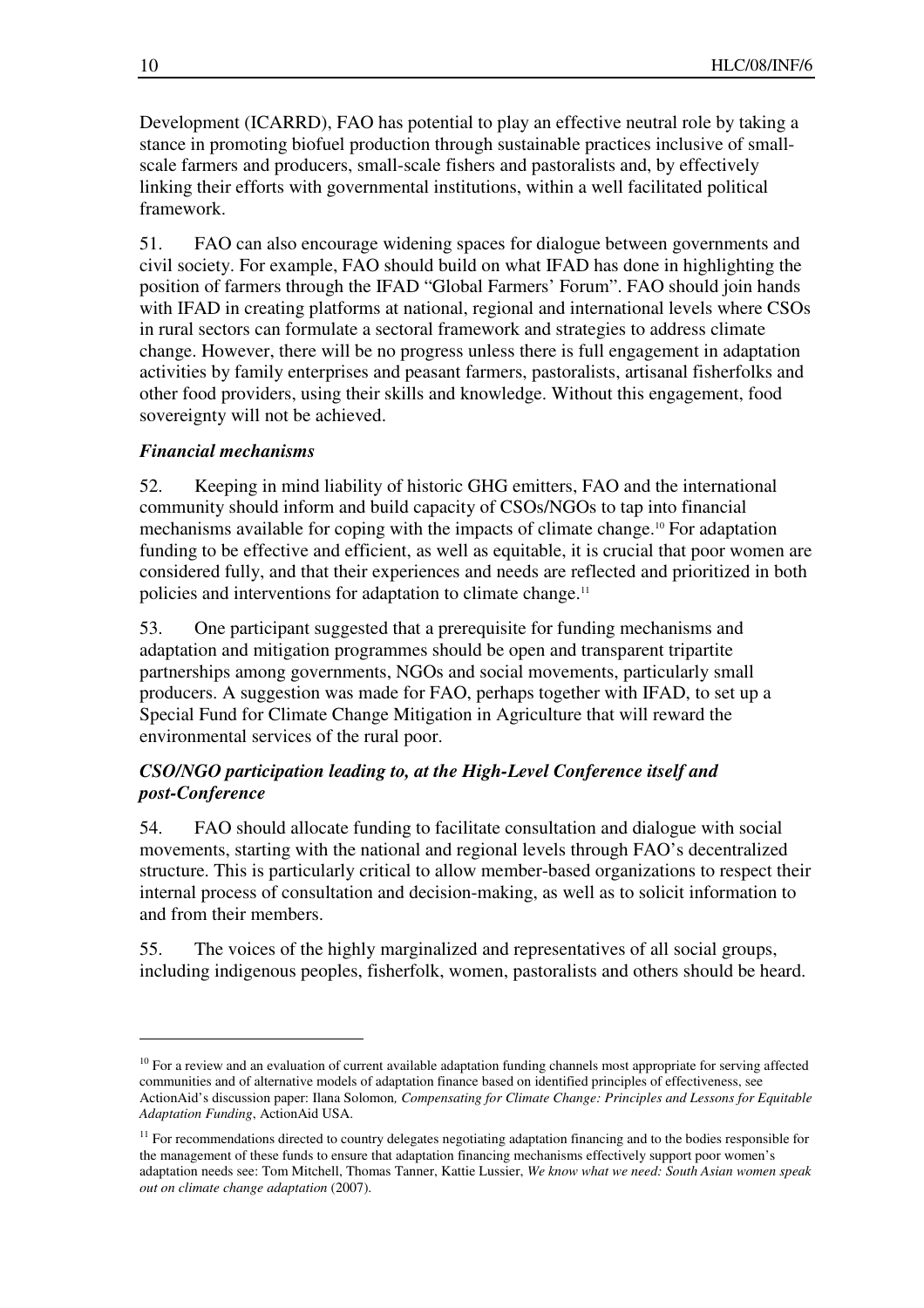Every effort should be made to keep them informed and engage them in the High-Level Conference process, ensuring the widest participation possible of these groups.

56. The participants noted that the High-Level Conference can build from its wealth of experiences of positive collaboration with civil society throughout the last decade, including the World Food Summit, the World Food Summit: *five years later* and ICAARD. These processes did not simply entail information sharing with producers and rural people. They called for FAO to play a dynamic role, building on new ways of thinking and pro-active engagement with civil society.

57. It would be advisable to link the CSO/NGO engagement and the High-Level Conference to other relevant processes, particularly at the FAO regional conferences, as well as other UN processes such as the Convention on Biodiversity (CBD), the Commission on Sustainable Development (CSD) and the UN Permanent Forum on Indigenous Issues (UNPFII).

# **II. PRIVATE SECTOR PERSPECTIVES**

### **A. FOOD SECURITY AND THE CHALLENGES OF CLIMATE CHANGE AND BIOENERGY**

58. In 2007, the UN Secretary General called for a joint response by the UN system and its agencies in contributing to combating climate change, conscious that such change will drastically impact the agricultural, rural and land-use sectors, with especially severe consequences for developing countries and food security. Therefore, FAO, IFAD, WFP and the Global Mechanism have initiated the Rome 2007 Initiative in order to engage in global, large-scale activities to reduce emissions from the agriculture, rural and land-use sectors, so that the thus far under-represented sectors can benefit from the emerging carbon markets and related investments, while at the same time assisting with the development of urgently needed adaptation measures. Participants have included representatives of the Rome-based UN agencies and institutions and members of selected private sector companies. This public-private sector working group includes the proposal for a Centre of Competence for Climate Change and Rural Development for the promotion of climate change mitigation and adaptation projects in the agricultural, rural and land use sectors.<sup>12</sup>

## **B. ENSURING ENERGY SECURITY WITHOUT COMPROMISING FOOD SECURITY**

59. As the world faces a dilemma between producing food or producing bioenergy, it is necessary to address both issues and give them similar weight. The world population is growing, and it is growing most significantly in urban areas of developing countries. This, coupled with changes in consumption patterns, such as increased consumption of meat, is leading to an increase in food and energy demand. Climate change will not significantly affect agricultural outputs in the northern hemisphere, but it will have huge impacts on areas in developing countries that are already food constrained. In addition to problems related to decreased production of food, food has become increasingly expensive.

<sup>&</sup>lt;sup>12</sup> The Rome 2007 Initiative introduced its activities to the consultation participants.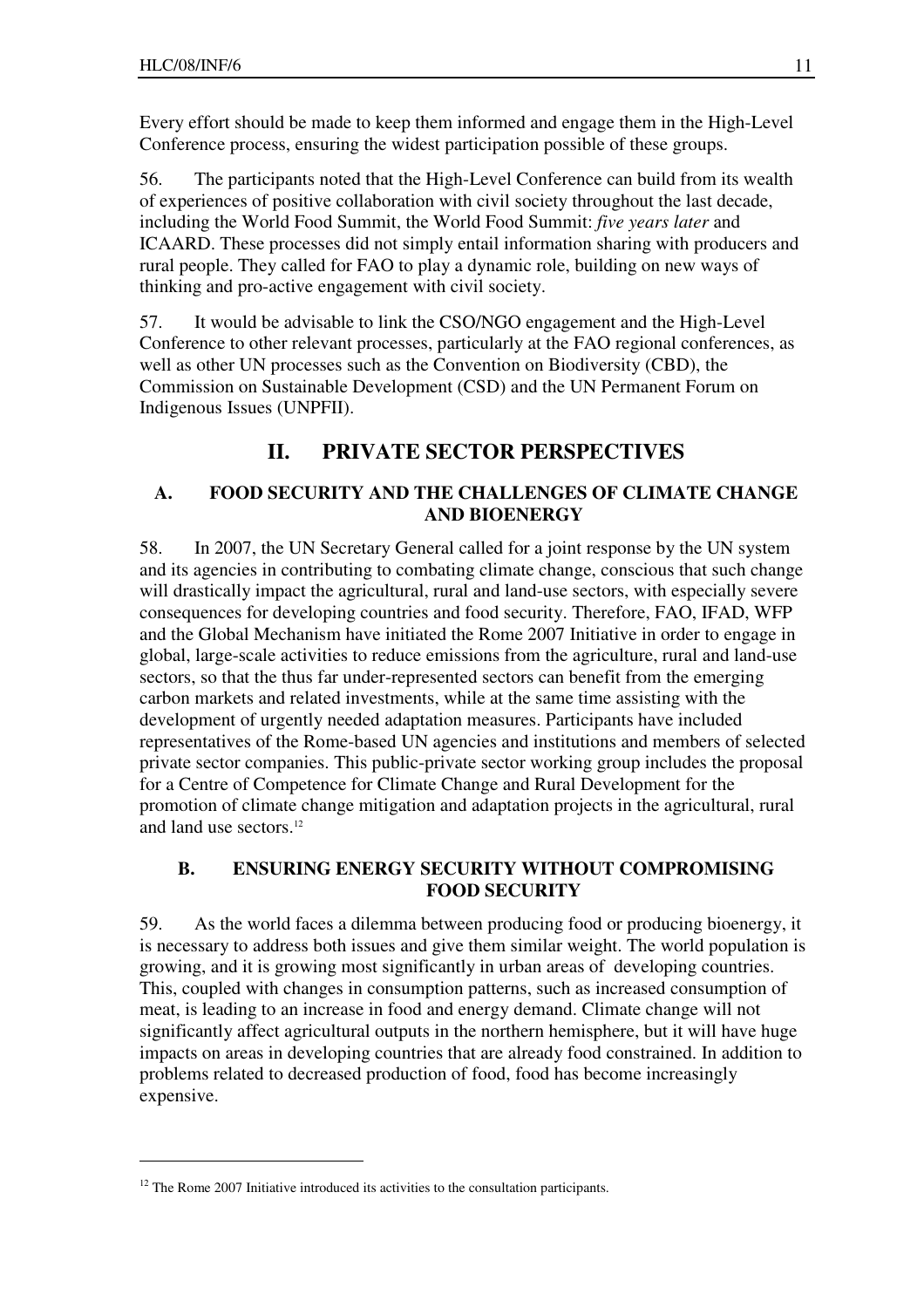60. To ensure food security, adaptation strategies are needed that will reduce the risks of climate change, as well as options to mitigate agricultural emissions and determine ways to produce more food with lower climatic impact. Both food security and bioenergy are needed and both mitigation and adaptation are needed. The challenge in the coming years will be to create a carbon market that brings together all those issues and couples them with sustainable development to ensure that the money available reaches the developing countries and the world's most vulnerable people.

61. Appropriate platforms are needed to discuss issues such as standard setting and to bring the issues of mitigation, adaptation, food security and bioenergy together at international level. For example, the carbon market will have an important role to play, but how it can address all of the relevant issues remains to be elaborated. What is sure is that, if not dealt with appropriately, the combination of food insecurity and climate change could lead to much social instability, with people migrating because of lack of food and land degradation.

62. Public and private sector representatives recognize the need to increase agricultural productivity and optimize the production of raw materials in order to minimize the competition between food and bioenergy production and, therefore, mitigate the dilemma between the need for food and energy. At the same time, the use of other raw materials for fuel production, such as agricultural waste, should be encouraged. While the willingness exists to invest in such projects and the necessary technologies are available, governments and policy-makers will need to put appropriate policies in place to provide the private sector with incentives to act.

63. Agriculture and changes in land use and forestry are responsible for approximately 30 percent of global GHG emissions, yet these sectors have not been appropriately addressed in the global climate change regime. It is essential to include these sectors in the global efforts to reduce emissions by providing the kind of incentives to make this happen, such as inclusion in the global carbon market, without losing focus on rural development and poverty reduction.

64. In the context of global carbon markets, it is important to note that the Clean Development Mechanism (CDM) is not directly aimed at poverty reduction although poverty reduction has resulted as a "side effect". Through the CDM's sustainable development component, projects with development or biodiversity co-benefits are often able to generate credits that are sold in the market at higher prices. This is more the case in the voluntary market than the CDM or compliance market. In the post-2012 regime, discussions on potential CDM reforms include establishing mechanisms to take more small-scale activities through the process. This was initiated through the CDM Programme of Activities.

65. Instances of "avoided deforestation" will benefit from carbon finance, although it remains to be seen whether that will be through the carbon market, a public funding model or an interim hybrid model. NGOs that historically have been opposed now also advocate the carbon market solution. However, the sustainable development component of the carbon finance mechanisms could be further improved. About 85 percent of farmers worldwide are small-scale farmers. It will be crucial to raise their awareness of and their capacity to tap into the carbon market so as to maximize their ability to benefit from climate change-related funding.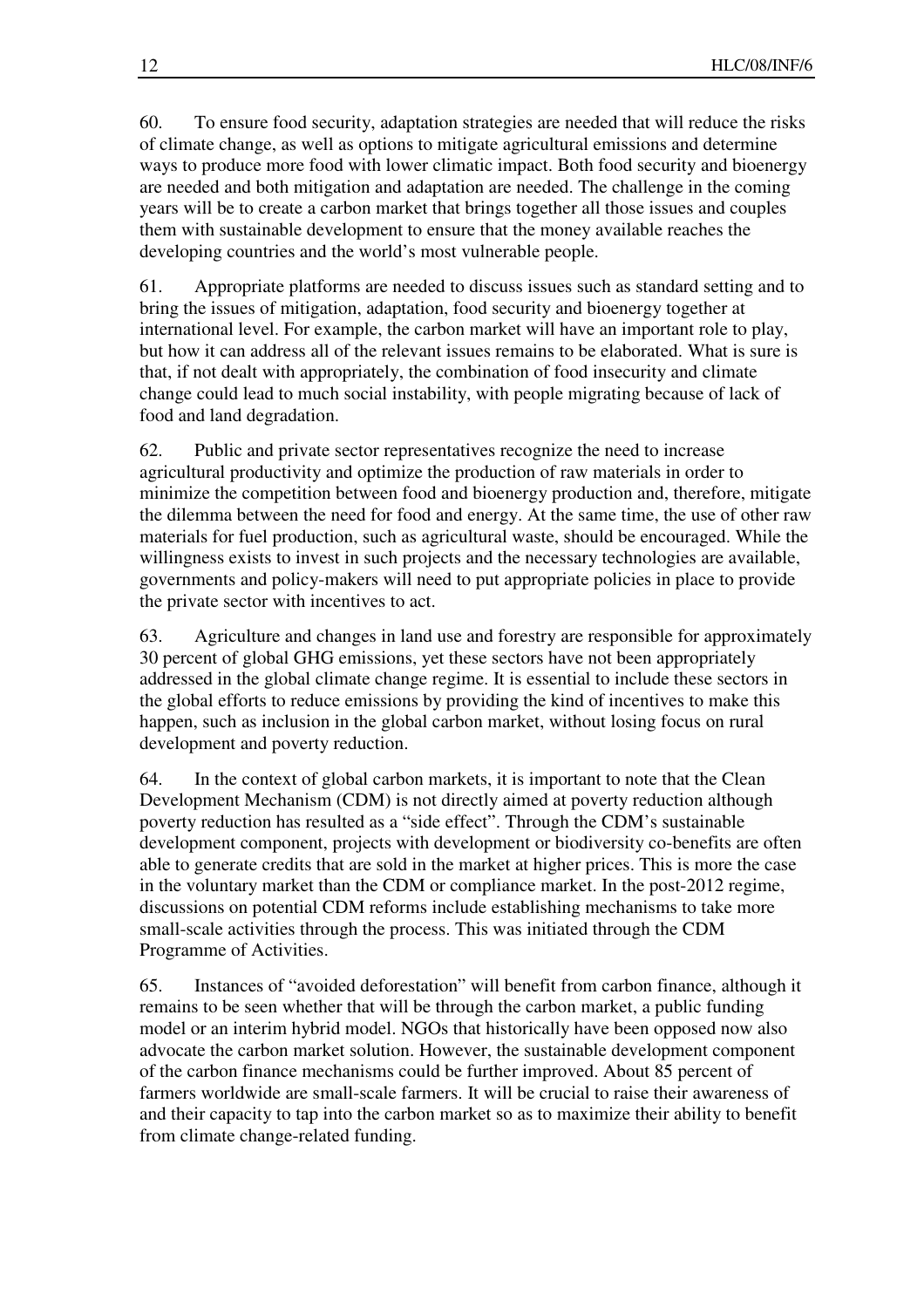66. Bundling of small-scale activities in the rural, agriculture and land-use sectors is one concrete example of where the private and public sectors could collaborate on and contribute to accomplishing their missions. While the private sector could provide investment and other resources for bundled activities, the public sector and international (UN) organizations could provide or support the bundling itself.

## **C. IDENTIFYING OPPORTUNITIES IN AGRIBUSINESS, FINANCE AND TECHNOLOGY TRANSFER**

67. Three working groups conducted during the stakeholder consultation offered an opportunity to discuss policy options and recommendations and the potential of publicprivate sector partnerships in response to the food security challenges posed by climate change and bioenergy. The topics covered were: i) agriculture and agribusinesses, ii) financial sector and iii) technology transfer and energy needs. Focusing on identifying opportunities to use existing and emerging climate change finance mechanisms, each group identified:

policy options for national, regional and international action in the context of the post-2012 negotiations;

areas of common work, proposals for cooperation and partnerships, and possibilities for further areas of collaboration among the private sector and the Rome-based UN agencies and institutions and other UN system partners.

This section highlights the discussions and suggestions of each group.

## *Agriculture and Agri-business*

68. The agribusiness working group focused on the issues of food security, bioenergy and climate change as relating to the agriculture sector and agri-businesses. Discussion topics included the role of biofuels in future energy mixes, perceived competition between the production of food crops and bioenergy crops, the role of markets and trade, and areas for further collaboration between the public and private sectors.

69. *Identify role of biofuel in future energy mixes.* Though there was disagreement as to the role of biofuels, most agreed that future generations of biofuels will likely be more efficient than those available today. Governments should be involved in the maturation of the biofuels sector, through effective allocation of funds for development of new technologies and approaches to production. Most of the group agreed that to exclude biofuels from government funding because it is not economically feasible today would be dangerous for the viability of the next generation of biofuels. Participants felt that the biofuels sector should be brought into the emissions reduction equation in some way. With carbon markets developed to reduce net global emissions, and with biofuel production representing both emissions generation and reduction, there should be an overall assessment of the carbon consequences associated with the biofuels sector.

70. *Increase understanding of energy crop and food crop competition.* While it seems obvious that there is a conflict between biofuel crops and edible crops, as they are competing for the same available land, greater understanding of the relationship between food production and energy production is necessary. An investigation of what kinds of bioenergy crops could be grown on drier, more marginal land less suited to the production of food crops could help answer the question as to how much of the finite stock of available land globally could be used for biofuel production without creating conflicts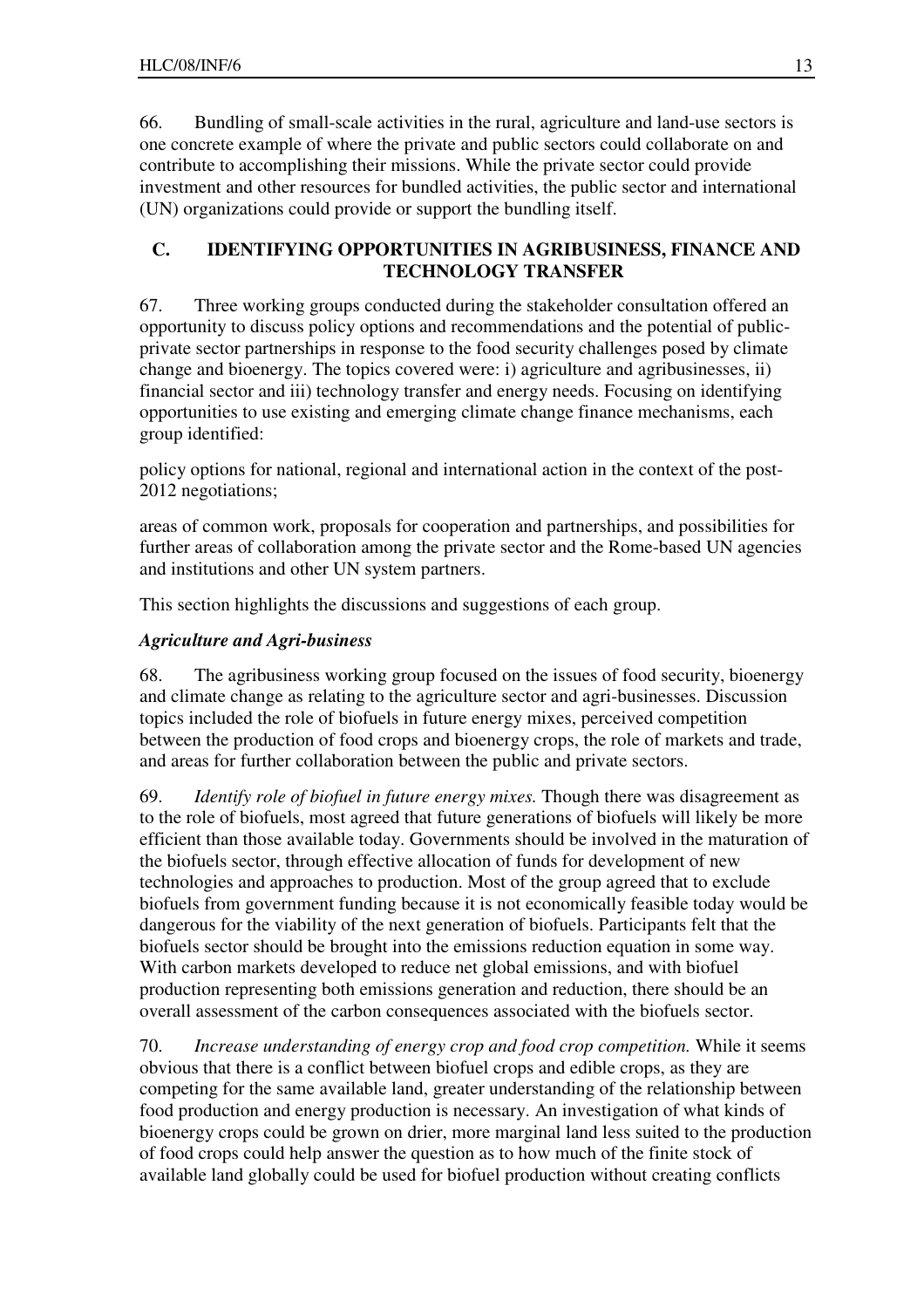with food production. While FAO has existing data that could help answer these questions, a critical component of this analysis would include potential impacts on rural farmers. The group agreed wholly that UN agencies should not act in a top-down manner to dictate what lands should be used for what cultivation, but instead should promote responsible discussion among governments on the issue. International organizations also should seek to organize consensus on energy and land-use issues globally, as the UN does not possess the political power to do so.

71. *Determine role of markets and trade.* Markets play a key role in decision-making on land use. Participants agreed that protection and subsidization of rural farmers is warranted, but they were less certain as to the role of trade markets and actions needed. Deregulation of markets has the potential to create favorable trade conditions for rural farmers and pressure on such trade markets from policy-makers and from the private sector could lead to successful technology transfers. Regardless, participants agreed that further discussion is needed on how global markets set the price for material inputs and opportunities to set criteria. Also, other solutions included addressing poverty as a market failure and valuing common-owned natural resources within the marketplace. Although not all participants agreed on the role of biofuels, they did agree that both the private and public sectors should work together to share platforms of technology and experience. This contribution to a common knowledge base could serve to drive informed policy-making.

## *Financial Sector*

72. The financial sector working group discussed current financial barriers to the implementation of climate change mitigation and adaptation activities and potential financial and operational solutions to such barriers.

73. *Coordinate research and analysis.* There are several areas in which further research and analysis is needed. This calls for identifying an agency to act as a centre of knowledge to warehouse existing data, provide analysis, support related capacity building, facilitate the development of test or showcase projects and the underlying project methodologies, and funnel intelligence into the policy-making process. FAO and the other Rome-based UN agencies and institutions are potential candidates for housing this centre of excellence because of their existing mandates and competencies.

74. *Develop and test new technologies.* The lack of proof-of-concept cases is a barrier to further development of emission reduction projects within the agriculture sector. FAO and private sector stakeholders could collaborate on test cases to develop new technologies and methodologies for such projects. These test cases would also be important in the development of standards for project design within the voluntary carbon market and in the identification of bundling mechanisms for grouping small projects. Such bundling should be a priority, as it will contain costs and thus provide greater access to technology and financing. Finally, such test cases would also help distinguish the carbon financing options that are most appropriate in different situations.

75. *Gather multi-level data*. Increasing climate change mitigation efforts requires highly detailed research into the sources of emissions within the agricultural sector by activity and on a country-by-country basis. Mapping of the marginal cost of abatement from low cost to high cost for agricultural sector mitigation opportunities would allow for more efficient reduction of emissions within the sector, including an assessment of where project-based mechanisms are suitable, where they might need to be reformed or where other approaches need to be developed and deployed.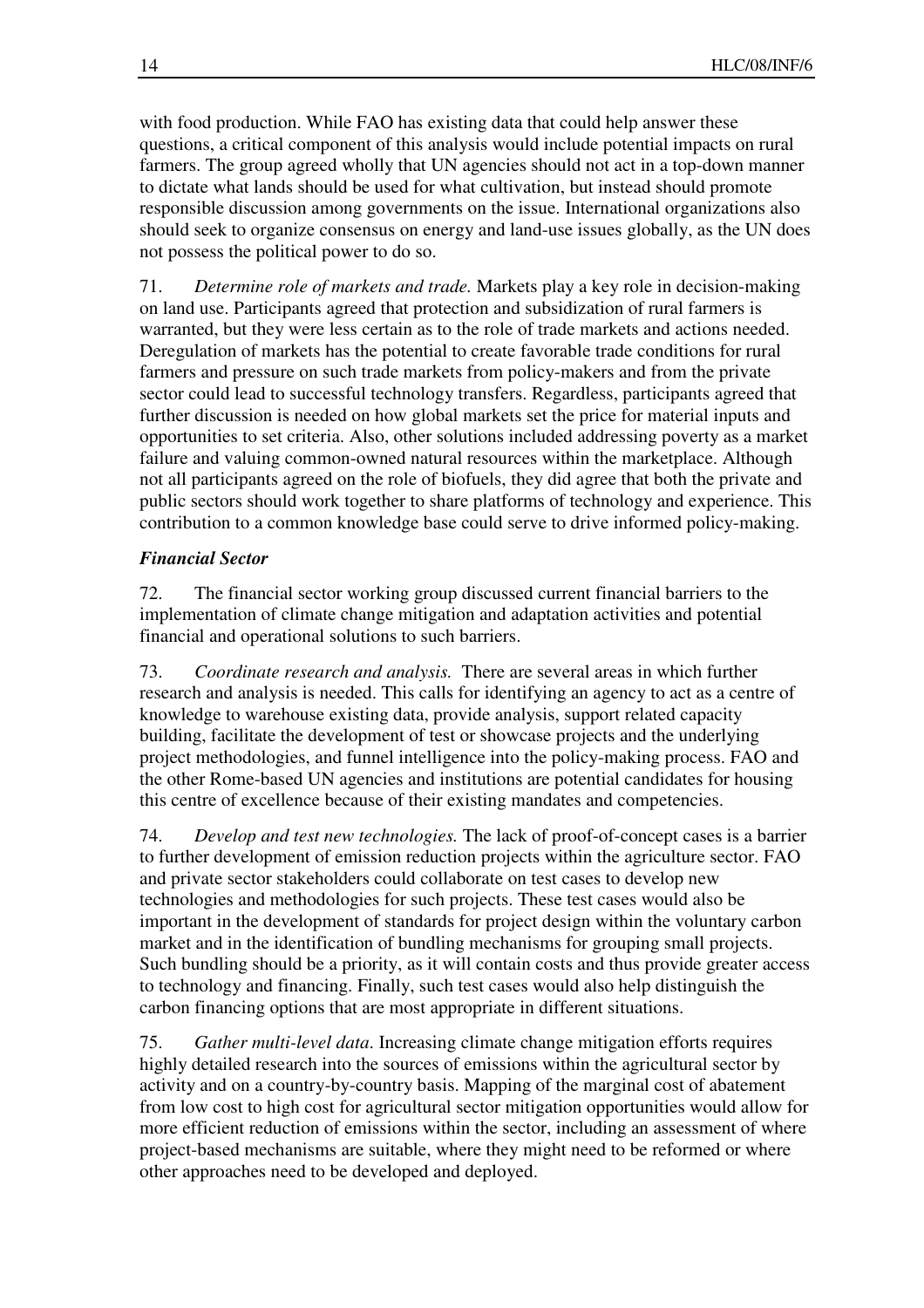76. *Determine actual costs of emission reduction.* Discussion of emission reduction opportunities within the agricultural sector falls into two categories: those that are costpositive and those that are cost-negative. It is always necessary to be aware of key barriers and constraints to implementation, such as access to capital, partners, know-how and technology, as well as the existence of technologies or methodologies and existing regulations. Activities that are cost-positive (or have a net benefit) are essentially "lowhanging fruit" – they do not necessarily need incentives but rather just access to capital or the means of overcoming another barrier. For example, the cost of installing a biodigester at a livestock farm would be out of reach of many rural farmers. However, once installed, it would pay for itself over the course of some years due to the benefits associated with its use, such as management of a waste stream (manure), production of heat and production of methane gas that could be used to generate electricity, either for use on-site or for sale. Despite the resultant benefits of installing a biodigester, many farmers cannot overcome the initial hurdle of financing the cost. For this reason, once cost-positive activities are identified, they should be paired with an inventory of financing options (e.g. grants, CDM financing, etc.) as well as policy options for promoting them within the market (e.g. carrots, such as subsidies and grants, or sticks, such as taxes and penalties).

77. *Address drivers of commodity price inflation.* Addressing the issue of mitigation of food price inflation must start with research on the drivers of the inflation and then proceeding to develop a plan to address each driver individually. Some drivers, such as subsidization of specific agricultural sectors, would be difficult to address, while others, such as the role of bioenergy production or demand, potentially could be more easily addressed by the public and private sectors.

78. *Map funding and adaptation project opportunities.* Addressing climate change adaptation requires mapping of existing funding opportunities as well as developing mechanisms for providing incentives for private sector investment in adaptation activities. Research into existing and emerging opportunities for combining mitigation and adaptation activities would help drive development of adaptation projects, as would the development of project standards or a rating system. For private sector organizations already involved in adaptation activities, a mechanism could be developed for applying available adaptation funding to such entities if the funds could be funneled into rural community development. With respect to adaptation, the private sector would be an important actor in developing new products, services and technologies with adaptation benefits, while the public sector could provide research on the quantification of necessary funding for certain adaptation activities, as well as facilitation of adaptation-related technology transfer. Finally, the group felt that a constraint to developing adaptation was the current sentiment that adaptation activities would act only as a cost centre, and that the public sector could provide information on potential profitable opportunities, highlight best practices, and facilitate greater investment and/or research and development into adaptation technologies.

#### *Technology Transfer/Energy Needs*

79. The technology transfer working group focused on the issues of technology transfer and growing energy needs, looking at ways to reconcile the latter with the need for food security in a climate-constrained world.

80. *Develop more efficient production to address the shortage of agricultural materials.* While the political push for biofuel production has been considerable, there are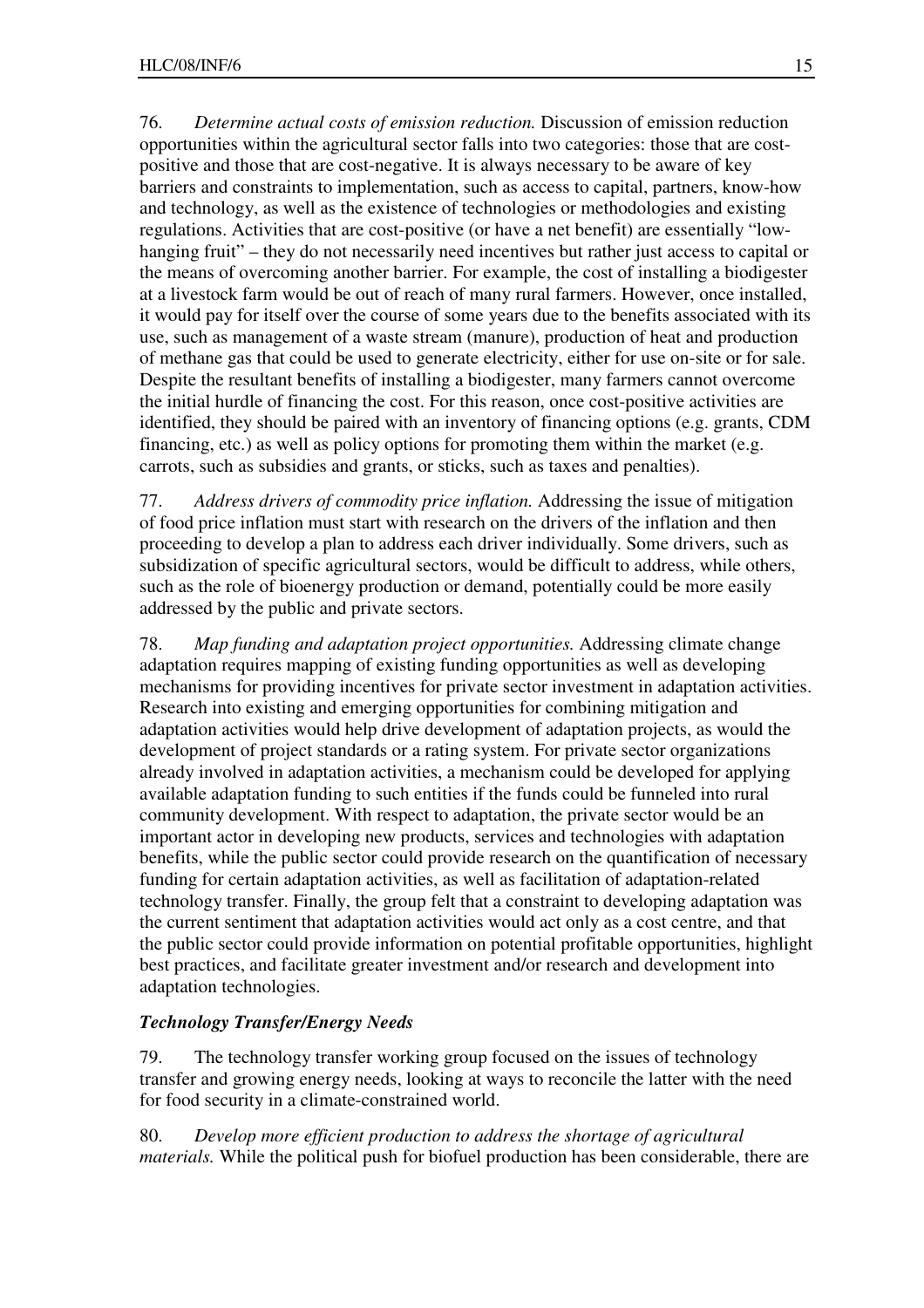no overarching incentives or standards to make sure that new, innovative technologies are used to avoid replacing food crops.

81. *Encourage private sector participation in consultation*s. Incentives are crucial to bringing about needed changes, but making sure that change is positive requires the development of standards and premiums. International standard and premium setting must go through multiple stakeholder consultations that involve the private sector.

82. *Provide incentives for developing national standards*. There is a risk that a lot of work is going on for international standards, while standards at national level are being neglected. Incentives for national standard are urgently needed. A strategy of standards and premiums should also apply at national level. Even if a product is for the national market, it should respect the standards used for export products. However, it is recognized that OECD and non-OECD countries have different priorities and there would be problems in applying national standards within the poor governance structures of many developing countries. Financial incentives should be linked to the application of standards. Overall, the UN agencies could be facilitators of a global dialogue on application of standard principles, in order to tailor them to local circumstances.

83. *Recognize biofuels in the context of a larger cycle.* In the big picture, biofuels are and should be just one part of a solution towards energy security. Their development and production should go hand in hand with other alternative energy measures such as reducing consumption and technology improvements. Participants agreed that efficiency of biofuels should be promoted while bearing in mind that they are at the beginning of a cycle of improvements. The time that this cycle of improvements may take should not be underestimated.

84. *Support technology transfer from developed to developing countries.* There are significant opportunities for developing countries to leapfrog the development process by having technology transfer from developed countries which, in turn, highlights the importance of technology transfer. Pilot projects and precedents should be used to set clear examples. While technology transfer should be encouraged, having the capacity to adopt it is just as important.

85. *Encourage private sector collaboration in technology transfer*. The private sector can strongly contribute to technology transfer, one of the four pillars of the Bali roadmap. The private sector should also be involved actively in negotiations for the post-2012 climate regime. Collaboration between the private and public sectors is needed since neither of the two will be able to solve the existing problems on its own. Both sectors are intrinsic parts of the solution.

86. *Recognize the broad potential contribution of UN agencies*. In addition to partnerships already in place, UN agencies can play unique convening and brokering roles in bringing many different stakeholders together. UN agencies could be a knowledge centre for different crops and, through this, engage the private sector. It would be extremely useful if the UN agencies could engage with the local governments to inventory potential feedstock for biofuel production, so as to take pressure off the limited number of crops currently being used for fuel production. Given that the UN agencies have local presence and contacts within governments, they can be the contact link between local governments and the private sector. Furthermore, the UN agencies could play a key role in identifying and promoting investment opportunities and also in "advertising" these opportunities to the private sector.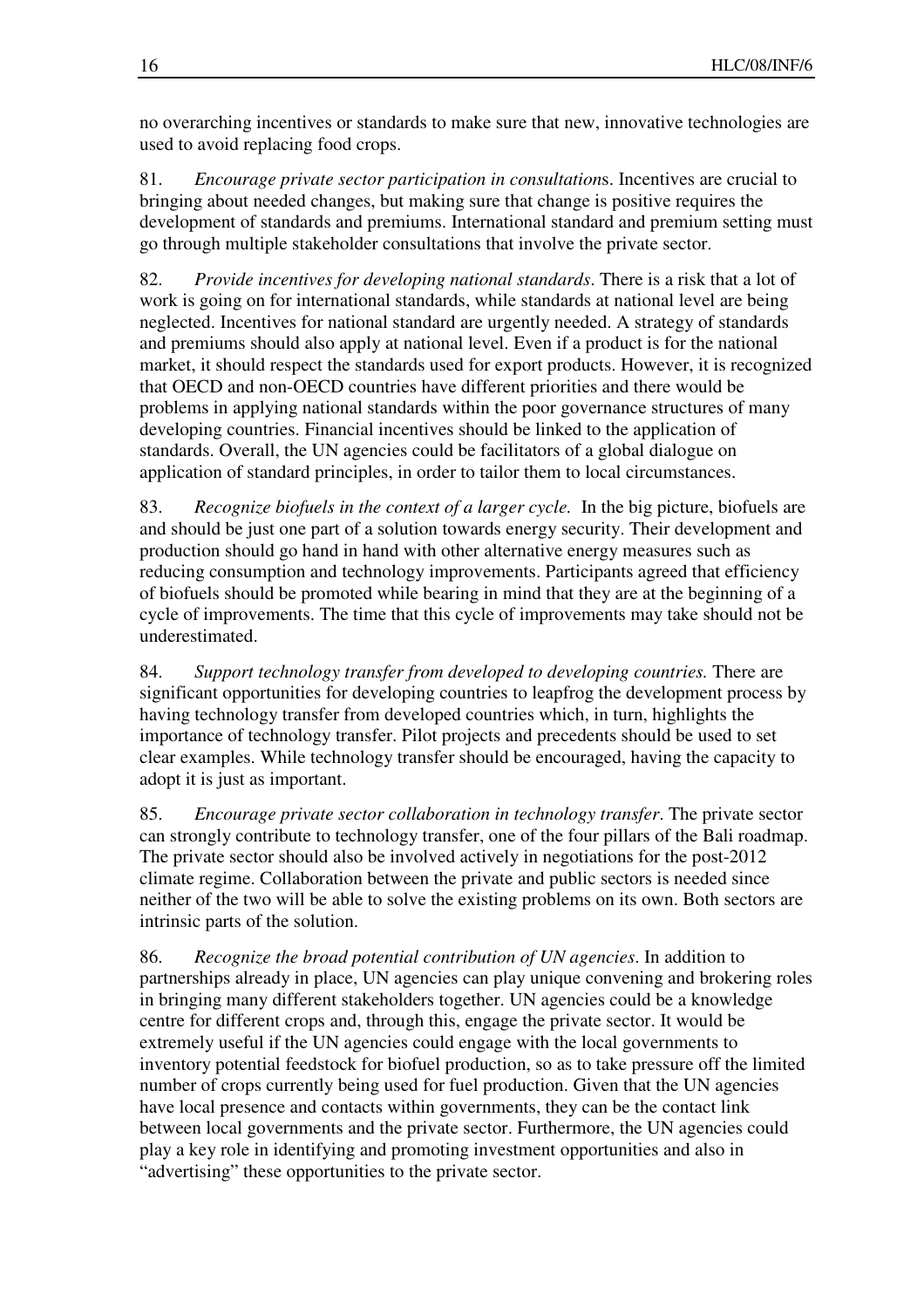87. Overall, the UN agencies have an important role in facilitating the dialogue process with other stakeholder groups and civil society. UN agencies should promote territorial planning and clarity on ownership rights as a basis for investment and provide support to capacity strengthening to that effect.

# **D. OPTIONS, RECOMMENDATIONS AND KEY MESSAGES**

## *Policy options and recommendations for national, regional and international action in the context of the post-2012 negotiations*

88. Private sector stakeholders are part of the solution to the issues of food security, bioenergy and climate change and, thus, both the private sector and the UN agencies need to be involved proactively in the post-2012 negotiations. However, it is important to note that the private sector represents a diverse group of stakeholders with divergent interests. Technology transfer is one of the pillars of the Bali roadmap and private-public sector collaboration can contribute to make technology transfer more efficient. Technology transfer is critical to sustainable yield improvements, and all stakeholders should have access to such technologies, especially smallholders.

89. *Centre of excellence role in supporting energy security.* A knowledge base should be established in support of informed policy development at the national and international levels. It should reflect the need to integrate food security, energy and environmental policy against the background of climate change. The Rome-based UN agencies and institutions, in collaboration with other relevant inter-governmental agencies, are uniquely positioned to act as this knowledge centre or centre of excellence by providing data warehousing, capacity-building services, field presence and support for development of relevant methodologies. The centralization of data in one place will facilitate analysis of (annual) assessments of food and water potential and needs and of rural energy needs during the next 20 years. Using data from sources in both the public and private sector will address current information gaps. These analyses should take into account new technologies, efficiency improvements and emerging policies. Research, data analysis and best practices information should be fed back into ongoing policy processes, especially with respect to post-2012 negotiations.

90. Important areas of research and analysis to be addressed by this centre of excellence include:

- determining underlying drivers of food price inflation, followed by development of feasibility plans for addressing each driver individually;
- ensuring existing carbon finance opportunities in the agriculture sector as well as underdeveloped opportunities and categorizing them with a view to identifying where existing mechanisms such as CDM can be applied, where reform of mechanisms is needed or where new approaches should be formulated;
- undertaking a full carbon assessment of the generation and reduction of emissions associated with the agriculture sector, including the production and combustion of biofuels; and
- developing standards for adaptation projects and a rating system for best practices.

91. The private sector representatives endorse FAO's call for an international instrument or standard to be developed in consultation with public, private and civil society stakeholders to guide sustainable bioenergy production, with a view to minimizing conflicts between food and fuel production. The group invites FAO to take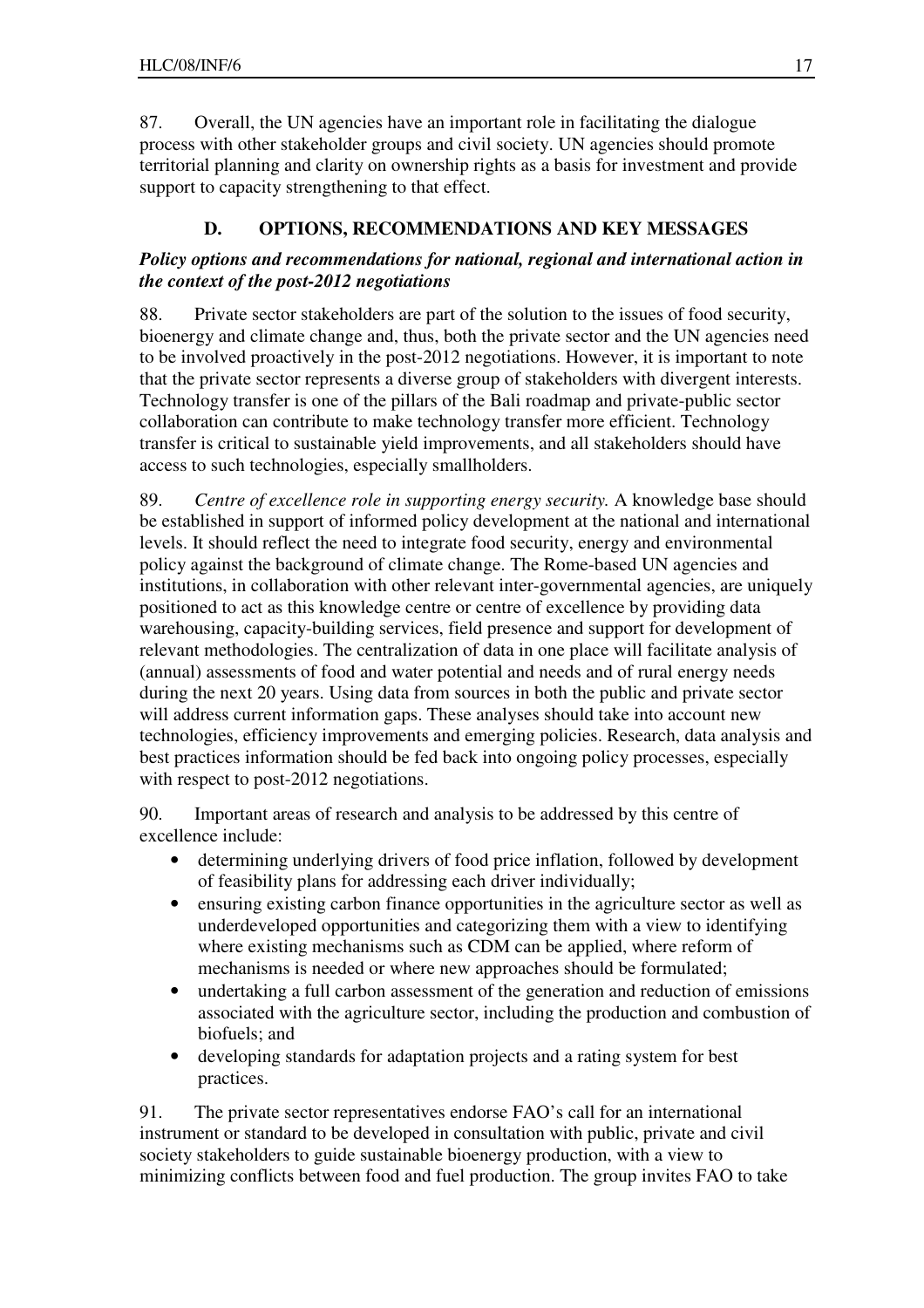the lead in a UN process to develop such an instrument or standard. In addition, there could be need for national standards that would provide a way to take the national context more into account. Furthermore, the application of standards should be linked to financial incentives.

92. *Bioenergy role in energy security.* Bioenergy, as one part of the solution towards energy security and climate change mitigation, should go hand-in-hand with other alternative energy measures, such as reducing consumption and increasing efficiency. The bioenergy sector needs a supportive policy framework and a realistic time frame to develop greater economic efficiency, improve technology and arrive at a general sector maturation. However, the term "supportive policy framework" could not unilaterally be agreed upon since some of the private sector stakeholders present raised concerns about it being construed as "subsidization". To minimize conflicts over the use of land for growing food and biofuel crops, the range of lands more suitable for growing biofuel stocks should be identified. Also, guidance should be provided to farmers regarding the range of crop options on their particular type of land while avoiding a top-down approach of dictating what farmers may grow.

93. *Public sector role in energy security*. Public funding should be made available to identify the most efficient energy security policies or technologies and climate change mitigation opportunities with respect to agriculture. These should then be compared with the best opportunities for mitigation across sectors. Best overall opportunities for mitigation should be analyzed through a more holistic approach. The role of global trade and markets needs to be considered with respect to climate change mitigation and adaptation, particularly with a view towards growing national and international carbon markets. Deregulation of trade and protection of small farmers must be taken into account as an important method of reducing poverty. Discussion should be instigated on the possibility of market formation for ecosystem services, especially water and biodiversity.

## *Areas of common work and proposals for cooperation and partnerships*

94. Possibilities for further areas of collaboration between the private sector and the Rome-based UN agencies and institutions and other UN system partners was discussed.

- 95. The UN system can offer the following to the private sector:
	- neutral broker acting in interest of member states;
	- centralized knowledge centre;
	- local presence and contacts with governments;
	- facilitation for bringing stakeholders together;
	- assistance or collaboration with the identification and promotion of investment opportunities;
	- global facilitation for dialogue on standards;
	- promotion of territorial planning and clarity and ownership rights as a basis for investments.

96. The private sector – which also includes small-, medium- and large-scale farmers – can offer the following to the public sector:

- implementer role for specific agricultural practices;
- investment capital;
- risk management;
- interface at which shifts in business behaviour happen;